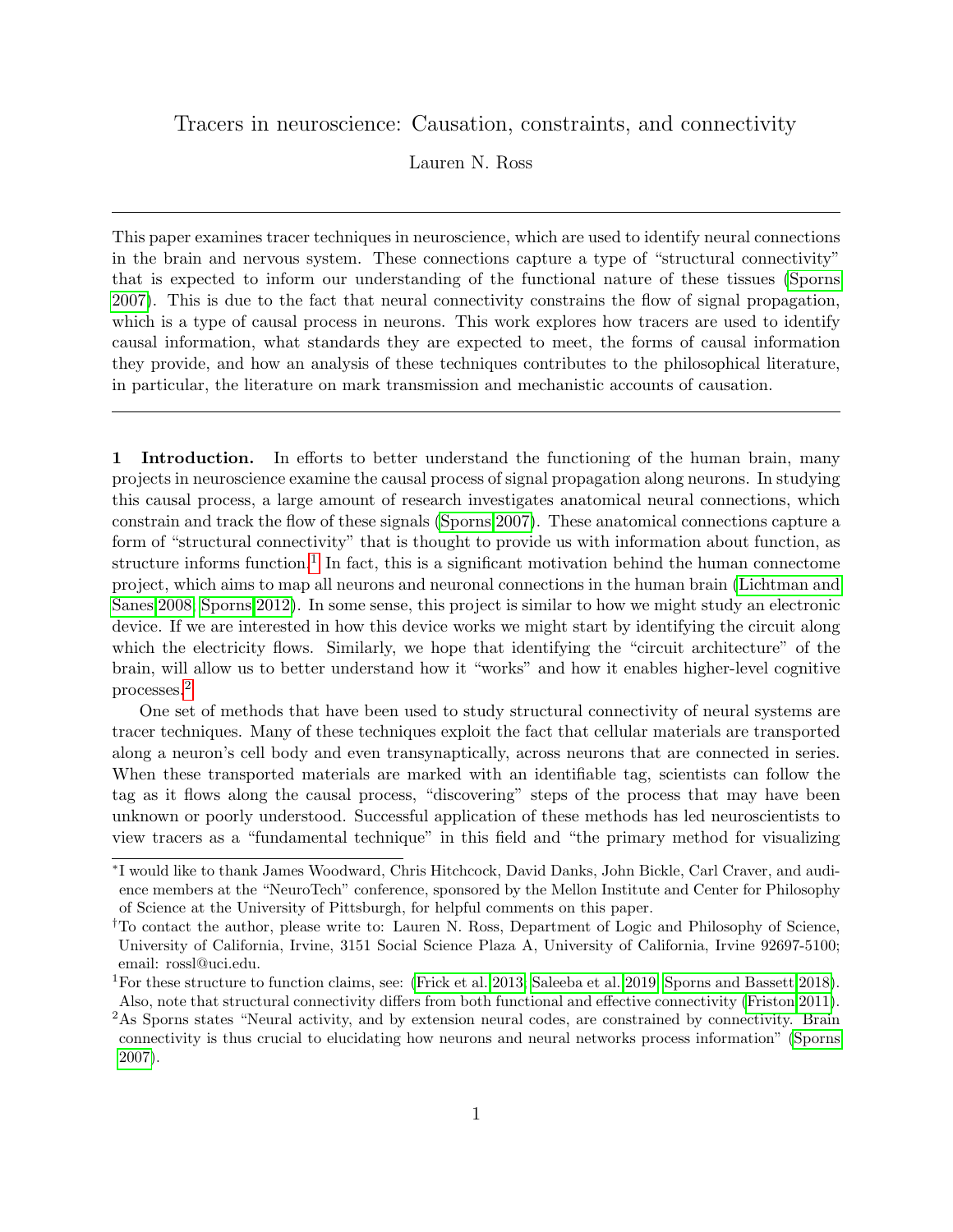brain networks in all areas of neuroscience" [\(Levy et al. 2015,](#page-16-1) 57). This paper examines tracer techniques in neuroscience with respect to (1) the standards they are expected to meet, (2) their role in identifying causal information, and (3) the particular types of causal information that they provide. In addressing these points, I clarify how an analysis of neuroscientific tracer techniques contributes to the philosophical literature, in particular, the literature on mark transmission and mechanistic accounts of causation.

2 Background. Neural connections are often described as "circuits" of causal pathways, which allow for the flow of signals and information. This signaling is a type of causal process, which propagates along individual nerve cells and chains of neurons in series. In these cases, an upstream signal causes a downstream signal and so on, in a sequence that flows along the pathway. Whether a signal is present at an upstream location or not "makes a difference" to whether it will occur at a downstream location. This basic causal structure is accommodated by a minimal interventionist framework [\(Woodward 2003\)](#page-17-4). Within this framework, to say that X is a cause of Y means that an ideal intervention (in background circumstances B) that changes the values of X, produces a change in the values of Y. In this case, changing the presence or absence of an upstream signal, causes (or is one causally relevant factor for) the presence or absence of a downstream signal. Given three locations along an individual neuron, in sequential order (A to B to C), this captures a basic difference-making relationship among them–the presence or absence of a signal at upstream location A makes a difference to its later presence at downstream location B, and so on. The same can be said of signal flow across three neurons connected in series (A to B to C), or more complicated circuits of connections.

While neural signaling is viewed as straightforwardly causal, it has some unique features that are not present in other types of causal systems. First, the causal process of neural signaling involves the unique feature of having a (i) fixed, physical structure–this is the nerve cell and its cell membrane along which signals and information flow. Even when signals are not being transmitted down neurons, this physical structure is still present and it can be studied to get information about the pathways along which signals move. This is similar to how we might study roadways in order to get information about the flow of traffic through a city. Alternatively, other causal processes lack such a fixed, physical structure. These include DNA replication, signal transduction, and drug receptor interactions. In these cases, causal parts interact, but there is no large-scale physical barrier that guides these interactions. In the case of neurons, this relatively fixed, physical structure serves as a constraint that guides the flow of neural signals and information.

This fixed, physical structure has been studied with various techniques in order to better understand signal propagation in neurons. One of these techniques is tract tracing in gross anatomical dissection. This involves following nerve tracts through animal models or human cadavers in order to identify which areas of the body they connect up. This work originated in the seventeenth century with Steno's "teasing methods," which isolated nerves by distinguishing white matter from grey matter [\(Heimer 2005\)](#page-15-2). While these methods have led to various advances, they also face a number of challenges. A first challenge is that nerve tracts can be exceedingly difficult to identify and distinguish from other structures in the body, such as fascia and connective tissue.<sup>[3](#page-0-0)</sup> Second, even when these tracts are accurately identified, they are a larger structure that is comprised of many single neurons. If we are interested in single neurons and their connections, we will need other

<sup>3</sup>This is especially the case when compared to identifying blood vessels and other more distinct anatomical structures.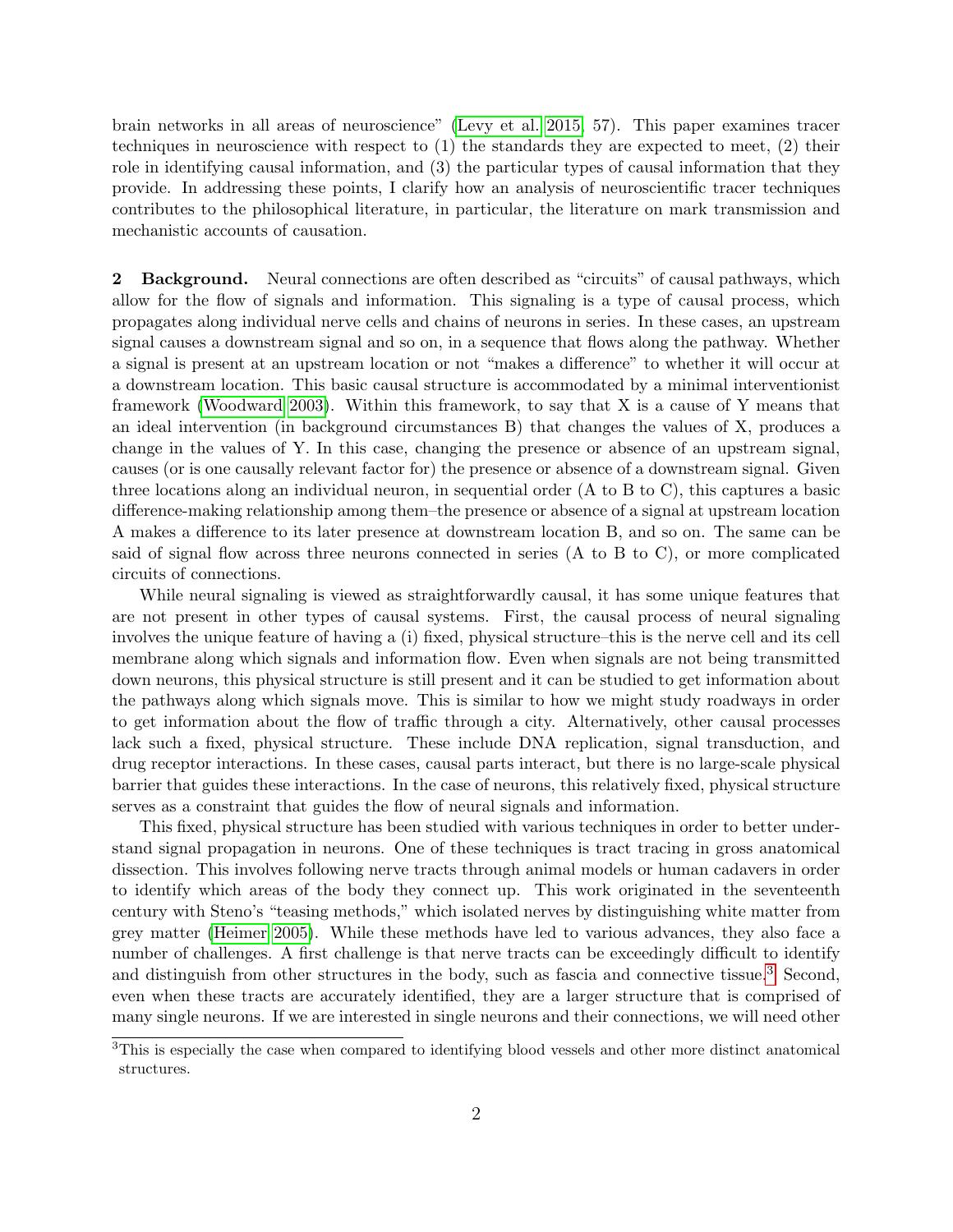tools to identify these smaller-scale structures. Further challenges include the fact that these single neurons are often highly tangled and that gross anatomical dissection does not reliably indicate the directionality of signal flow.<sup>[4](#page-0-0)</sup>

In order to overcome these challenges, neuroscientists have developed further techniques that exploit a second unique feature of these causal systems. This second feature is that neural systems involve the (ii) flow of material down each step of the causal process–namely, down each neural cell and along chains of neurons connected in sequence. Weiss and Hiscoe's [\(1948\)](#page-17-5) identification of axonal flow led to the discovery that neurons contain cellular materials that are shuttled along their axons and from one neuron to another, through axonal and transynaptic processes, respectively. Kristensson [\(1970\)](#page-16-2) built on this by showing that cellular materials moving via axonal transport could be tagged with horseradish peroxidase (HRP), in order to provide "direct observation" of this causal process. This led to the development of tracer and tagging techniques, which involve tagging these and other materials, in order to watch their flow along single neurons and neurons connected in series [\(Martin and Dolivo 1983\)](#page-16-3). By following an visualizable tracer, scientists can identify the projections, length, and directionality of material flow along the neuron and along chains of neurons connected in sequence. Tracing this flow of material is important, because it provides information about the nerve membrane, which constrains and guides the flow of electrical signals. As the flow of material and electrical signals are both constrained by the same cell membrane, studying one of these processes (material flow) provides information about the other (signal flow).

The tracer experiments described above exploit transport processes in living neurons in order to study their connectivity. While these techniques "continue to be the most reliable way of inferring axonal connection in mammalian brains," they are just one type of tool that neuroscientists use to trace these connections [\(Shi and Toga 2017\)](#page-17-6). Other neuroanatomical tract tracing tools include: (1) gross anatomical dissection, (2) neural degeneration, (3) diffusion in fixed and post-mortem tissue, and (4) in vivo diffusion MRI [\(Lanciego and Wouterlood 2011\)](#page-16-4). While these techniques rely on different types of information, they are all used to study neural connectivity and they contribute to our understanding of brain and nervous tissue functioning.

This analysis focuses on neuroanatomical tracers that target axonal transport and transynaptic processes in living neurons. In order to best understand how these tracers work we should examine how they are used and what types of causal information they provide. I examine these points in the next two sections and explore the implications of this analysis for the philosophical literature on causation.

3 Neuroanatomical tracers: How and when are they used? Understanding how and when tracers are used requires a brief description of what they are used for (this will be examined in more detail later). In the context of neuroscience, tracers are used to identify neurons and their connections–in particular, where a neuron is spatially located, what its most immediate connections are, and where it resides in a larger network of connections. In this and other scientific contexts, tracers are used to get information about the basic steps of a causal process–they trace the process without providing detailed information about how it works. How exactly are scientific tracers used to study causal systems? How do they differ from other causal investigative strategies and what standards are they expected to meet?

<sup>4</sup>Additional studies would need to be performed (likely in living specimens), to determine the direction of signal flow.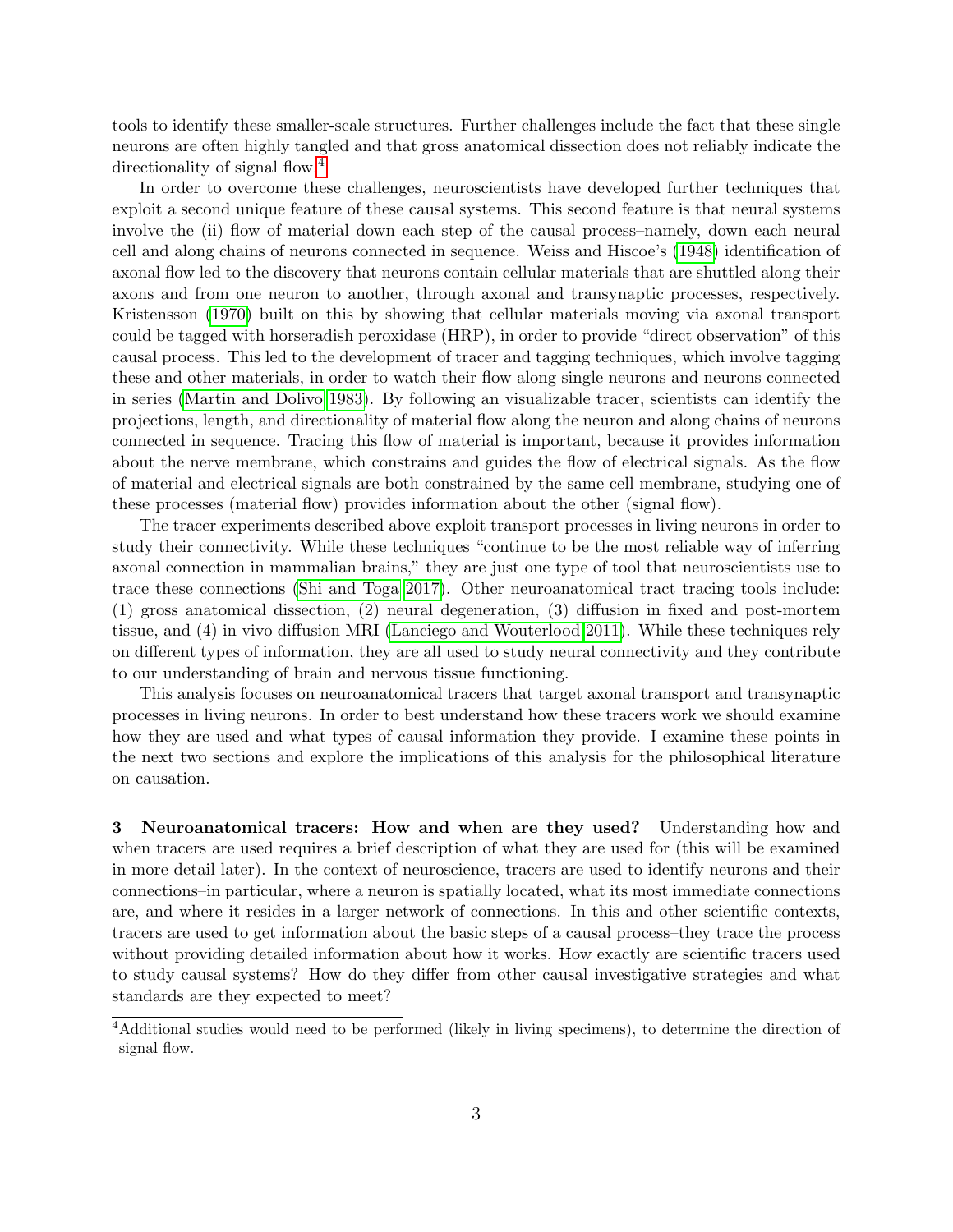**3.1 Tracers: Scientific standards.** A first important feature of scientific tracers is that they need to trace something that is reliably moving through a causal process. What exactly this something is depends on the causal process of interest. Consider causal processes that exhibit material continuity in the sense that they involve some material that reliably flows through all steps of the causal process. Neurons fall into this category because they involve cellular materials that are shuttled along individual neurons and across neurons connected in sequence. Neurons contain an axonal transport system with small molecular motors that shuttle materials along a microtuble cytoskeleton, positioned along the length of the neuron. These molecular motors run anterograde from the cell body to the axon terminal and retrograde from the axon terminal to the cell body. Scientists explicitly analogize these transport processes to a freeway, stating that they are a "rail like" system, in which "cargo [is] delivered" via "transport mechanisms" along "highways within the axon" [\(Morecraft et al. 2014,](#page-16-5) 369).

This material continuity feature of neural transport processes has a number of advantages–in particular, it can be exploited to study neural projections and neural connectivity. If this material is tagged with a visualizable tracer, the tracer can be followed to reveal a single neuron's spatial location and its downstream or upstream connections. These tracers are viewed as "pathfinders in the nervous system" as they chart individual neural projections and sequences of neural connections along which this material flows [\(Ekstrand et al. 2008\)](#page-15-3). In the context of neuroscience, these physical tracers often include dyes, radioactive substances, and even viruses [\(Morecraft et al. 2014\)](#page-16-5). These tracers are distinguished on the basis of whether they flow in an anterograde or retrograde direction, and depending on whether they move transynatpically or not. A transynaptic tracer is capable of moving past the synapse and into downstream neurons connected in series. Interestingly, this basic tracer methodology is not just found in neuroscience, as similar methods exist in various subfields of biology [\(Ross 2019\)](#page-17-7). For example, biochemists attach radioactive tracers to metabolites in order to identify the steps of metabolic pathways. Similarly, ecologists attach radioactive markers to caloric energy in order to identify the sequence of species in a food chain. In these examples, tracers are attached to various materials that outline the steps of a causal process.

Stating that a tracer needs to "tag" something that reliably moves through a causal process is a fairly obvious and underspecified requirement. There is much more to say about how this actually works. I am going to suggest that, in order for a tracer to provide reliable information about a causal system, it needs to meet particular criteria. These criteria are often implicitly assumed in scientific work, and sometimes explicitly formulated, with significant variation.<sup>[5](#page-0-0)</sup> I identify three of these criteria, which concern the (1) influence of the tracer on the causal system under study, (2) the identifiability of the tracer, and (3) the ability of the tracer to tag exactly and only the causal process in question.

According to the first criterion, the (1) tracer should not disrupt the normal causal process under study. The tracer should provide us with information about how a system normally functions in the world, as opposed to a system that is perturbed with the introduction of a foreign element. This criterion is used to rule out toxic tracers, which can damage the nerve membrane and then extravasate into extracellular regions. (This relates to the specificity of the tracer, which will be discussed soon.) For these reasons, it is claimed that an "optimal" tracer should be "relatively harmless" and have "minimal neurotoxicity" [\(Hu et al. 2013;](#page-16-6) [Huh et al. 2010;](#page-16-7) [Mi et al. 2019\)](#page-16-8).

A second criterion ensures that the tracer is sufficiently identifiable so that it can be successfully

<sup>&</sup>lt;sup>5</sup>For helpful discussions of "ideal" tracers and the criteria they should meet see: [\(Nassi et al. 2015;](#page-16-9) [Hu et al.](#page-16-6) [2013;](#page-16-6) [Huh et al. 2010;](#page-16-7) [Mi et al. 2019\)](#page-16-8).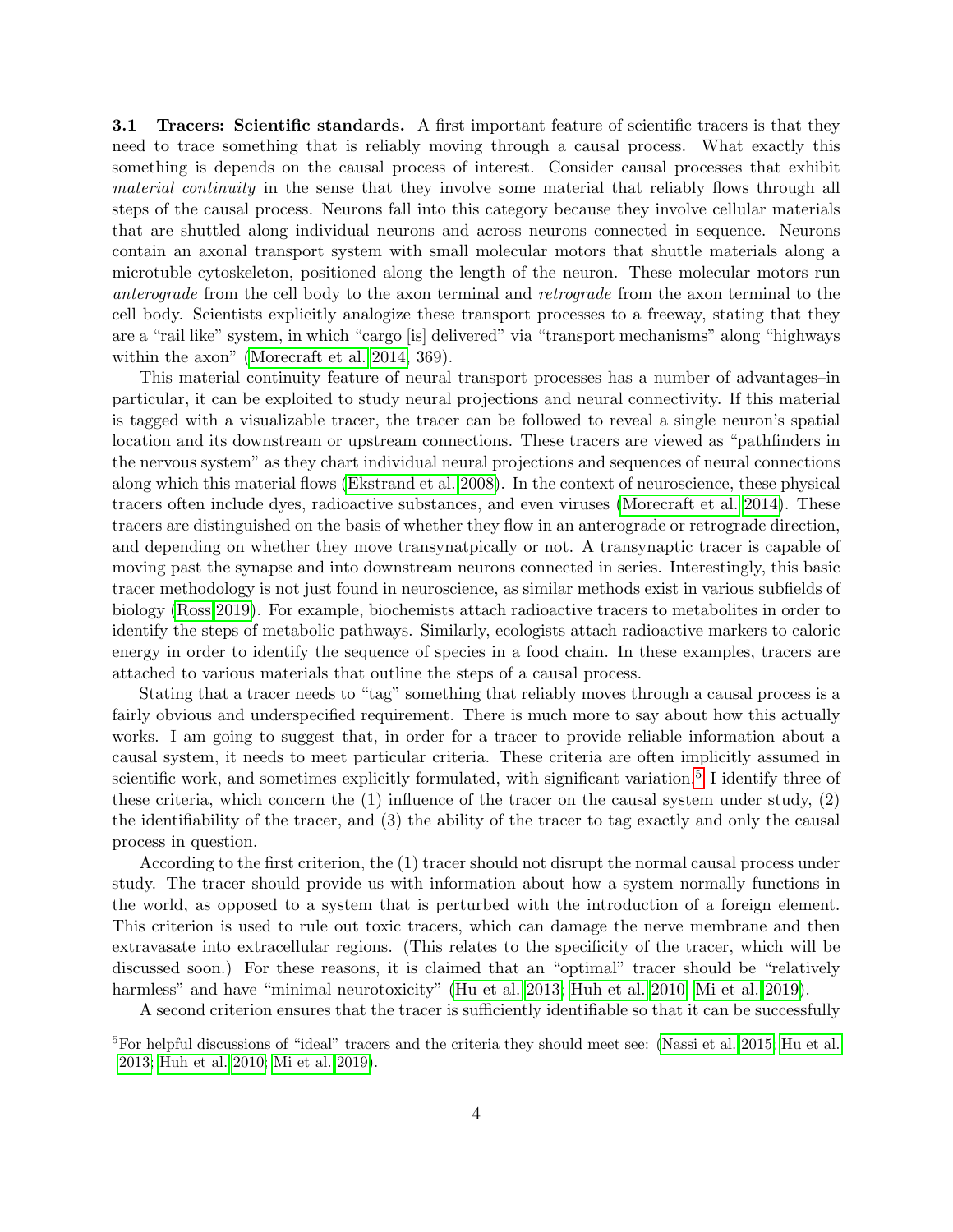tracked throughout the causal process. This involves ensuring that the  $(2a)$  tracer is sufficiently unique so that it is not confused with nearby entities in the system and that the (2b) tracer is present in large enough concentration so that it does not dilute to the point of being unidentifiable in later steps of the causal process. In the context of neuroscience, viral tracers are well suited to meet (2b) as their ability to amplify and self-replicate increases tracer concentration.[6](#page-0-0) This allows for "intense labeling" and "minimal fading," which both allow for easier tracer identification [\(Hu](#page-16-6) [et al. 2013;](#page-16-6) [Nassi et al. 2015\)](#page-16-9).

A third criterion pertains to the tracer's ability to tag exactly and only the causal process in question. According to this standard (3a) the tracer should bind to material that reliably moves through the causal process and it should (3b) bind to it firmly without falling off. There are many ways that a tracer can fail to meet these standards. A tracer might firmly bind to some material, but the portion it binds to could get spliced off at some point during the causal process.[7](#page-0-0) Alternatively, even if material is reliably moving through a causal process, a tracer can fail by unsuccessfully binding to it.<sup>[8](#page-0-0)</sup> Tracers will not provide reliable information if they detach from their target or if they indiscriminately mark other entities in close proximity, which are causally irrelevant to the system. The ability of a tracer to meet these requirements and tag exactly and only those neurons that are synaptically connected is often referred to as "specificity" and the "specificity of tracing" [\(Nassi et al. 2015\)](#page-16-9).<sup>[9](#page-0-0)</sup> In this sense, a specific tracer "propagates exclusively between connected neurons...allowing for the stepwise identification of neuronal connections of progressively higher order" [\(Ugolini 2011\)](#page-17-8). It is important that the tracer spread only through synaptic connections, because information flow is restricted to these connections, and tracers are intended to reveal these routes of information flow [\(Nassi et al. 2015\)](#page-16-9). If a tracer were to indiscriminately tag nearby neurons by diffusing through the extracellular space, this would no longer provide useful information about signal flow. As Callaway states:

One of the most important characteristics to consider for any transneuronal tracer, including neurotropic viruses, is whether spread is restricted to neurons that are connected by synaptic contacts. Because the transfer of information between neurons is primarily dependent on synapses (and gap junctions), the most relevant circuit diagram is based exclusively on connectivity, not proximity. [\(Callaway 2008,](#page-15-4) 617)

The meaning and importance of having "specific" tracers is further clarified by Martin and Dolivo

 $6$ The self-replicating feature of viral tracers may seem to conflict with material continuity. While the particular material associated with the original, introduced viruses is unlikely to reliably flow across numerous neural connections, what matters is that it does flow across the synaptic junction (from one neuron to another). Material continuity is preserved at each causal link. A related point is discussed further in footnote 10.

<sup>7</sup>This would occur, for example, if a radioactive molecule was attached to a phosphate group, which is spliced off a metabolite as it makes it way down a biochemical pathway. This is similar to attaching a bug to the coat of a spy, in order to trace them, while realizing at some later point in time, that they have removed their coat. Although the bug is still attached to the original material, this no longer follows the causal process of interest.

<sup>8</sup>For example, if the spy keeps their coat on but the bug falls off, tracing efforts will again fail.

<sup>9</sup>One exception to this third criterion is when the tracer reliably flows with material moving along a causal process, without directly tagging it. Examples of this are viral tracers in neural pathways and radioactive tracers in blood vessels and the gastrointestinal tract. Although some of these tracers do not directly tag material moving along the causal pathway, we have good reason to believe that they flow along with it.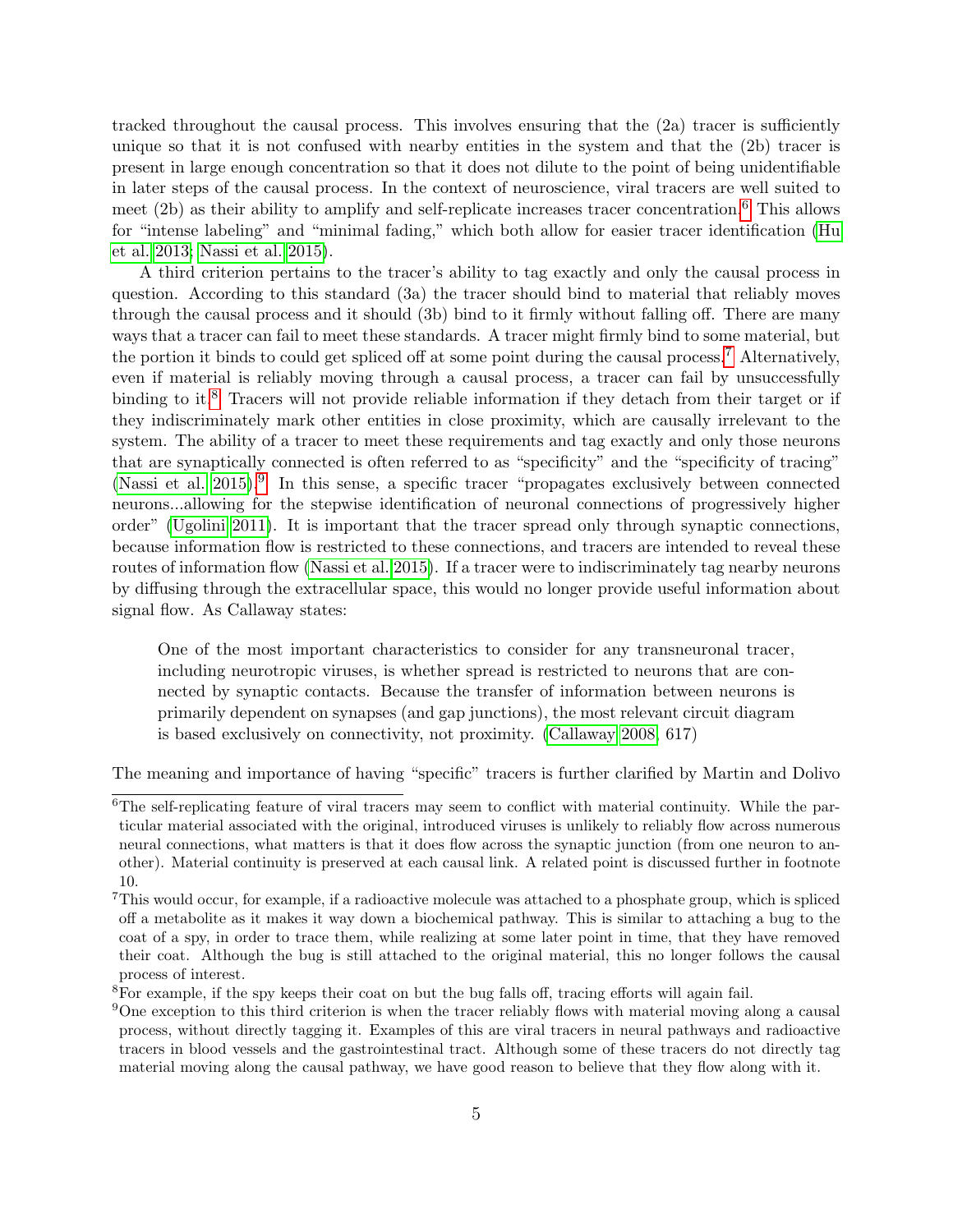who state that "an ideal tracer [should be] selective and...stay in the considered pathways" [\(Martin](#page-16-3) [and Dolivo 1983,](#page-16-3) 268).

These three tracer requirements are articulated with a focus on causal systems with material continuity. However, not all causal systems have this feature, as some lack the flow of material from one causal step to the next. A biological example of this is a hormone cascade. In this case, a molecule of some hormone binds to an extracellular receptor–this causes the intracellular portion of the receptor to change conformation, which activates an intracellular enzyme, which results in a downstream cascade of intracellular changes. Scientists view this process as legitimately causal despite the fact there is no material that moves from the initial hormone through the downstream sequence of steps.<sup>[10](#page-0-0)</sup> An ordinary life example of this is a sequence of dominos that fall over in succession. In this case, toppling the first domino clearly causes the rest to fall over in series, but again, there is not any material that reliably moves from the first domino down to the tenth or twentieth domino. Kinetic energy or momentum might flow through this causal system, but material does not. Instead of using a physical tracer that tags material, an alternative way to study this system might involve tagging something that does reliably flow through it, such as kinetic energy or momentum.<sup>[11](#page-0-0)</sup> It is worth considering whether the tracer criteria above could be rephrased with respect to tracing these other entities, in order to better accommodate these causal systems.

At this point, we can draw four main lessons from this analysis of tracer methodology. First, there are important differences across types of causal systems that matter for tracer experiments. Some causal relationships involve the flow of material, while others do not. This difference matters for the types of tracers that can (and cannot) be used to study a causal system. Tracers that tag material are best used for systems with material continuity, as opposed to systems that lack this feature. Any account of causation that is used to understand tracer methodology should capture these differences across causal systems and how they matter for tracer selection and use.

Second, developing and using tracers requires already knowing something about the causal process of interest. For example, you need to know what property moves through the causal system in order to know what you should tag and what will successfully mark this property. In some sense, this is apparent in the three criteria for tracers. How are you going to know whether the tracer meets the specified requirements unless you know what it is supposed to trace and whether it succeeds in tracing this? This reveals a clear difference between tracers and causal discovery

<sup>10</sup>Notice that signal transmission in neurons also involves receptors, in a way that is similar to this hormone example. Pre-synaptic neurons release neurotransmitters, these bind to receptors on postsynaptic neurons, and this binding triggers downstream effects. As material is not reliably moving from the neurotransmitter, to the receptor, to the downstream effects, this causal process appears to lack material continuity. If signal transmission in neurons lacks material continuity, is this a problem for my analysis, which claims that many neuroscientific tracers work by exploiting material continuity? No. The physical tracers discussed in this paper (viruses, dyes, radioactive markers, etc.) are not directly tracing signal transmission in neurons. They are tracing axonal transport and transynaptic processes that reliably move material (lysosomes and viruses, for example) along and across neurons. Tracing (a) axonal transport and (b) transsynaptic processes provides information about (c) signal transmission as all of these processes are constrained by the physical contours of neurons and their sequences of connections. Furthermore, (a) and (b) are far easier to tag and trace than (c), which helps explain why they are targeted with this methods. This is discussed in more detail shortly.

 $11$ For example, signal tracers for electronic products and genetic tracers (that tag information) may count as cases of this.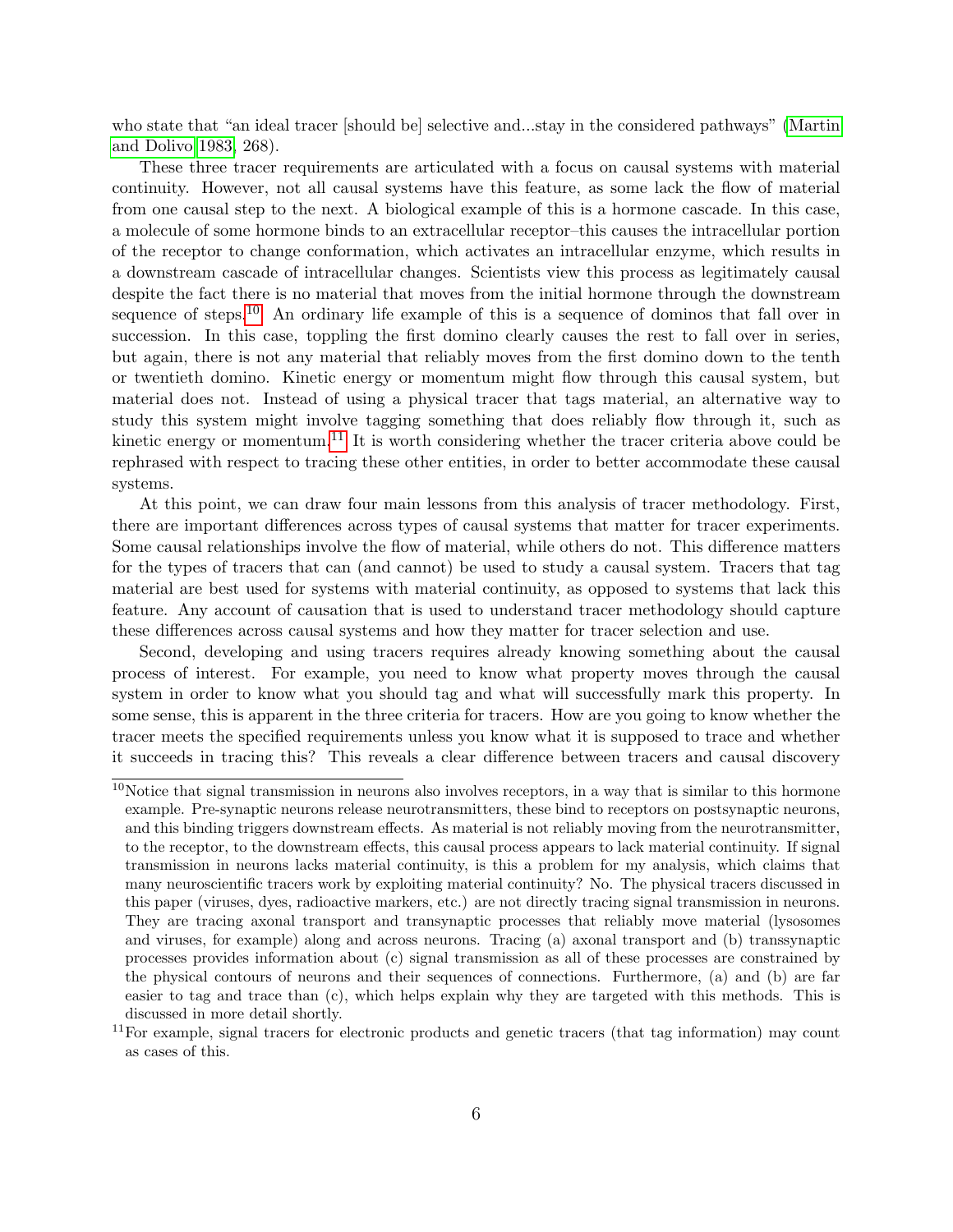methods involving statistical analysis of observational data and interventionist-type experiments. With these latter methods the main question is *whether* a causal relationship exists between various properties or not. When scientists use tracers they have already accepted that a process is causal– what they want to know are other features of the process (such as, where it is located, what upstream and downstream entities it connects up, and what intermediates are present along the way). Relatedly, it should be clear that tracer experiments are not Woodwardian interventionist experiments. While interventionist experiments involve manipulating a candidate cause to identify its effects, tracer experiments involve "harmlessly" tagging a candidate cause, so that it (or its effects) can be monitored at a later point in time.<sup>[12](#page-0-0)</sup>

Is it problematic to say that a method of causal study requires knowing something about the causal system before the method is used? In the case of neuroscientific tracers, scientists already know how a type of system generally functions or operates, but they lack other fine-grained information about it. For example, you can know that most neurons transport various materials through axonal transport and synaptic processes, without knowing–for a given neuron or set of neurons–where they are located, how they are connected, and which upstream and downstream elements link up. In these cases, information about the causal system is used to develop a tracer that can answer these questions. We see this in the historical development of tracers–only once axonal transport was discovered were physical tags and tracers used to study neural connectivity. Similarly, only once it was identified that caloric energy flows across ecological pathways, was this knowledge used to develop tracers that illuminated the ordered sequence of species connected in a food chain.

Third, neuroscientific tracers are a unique form of causal investigation because they are used to study causal systems "by proxy," in which information about one causal system is gained by studying another. For example, although scientists in this area are primarily interested in how signals flow along connections of neurons, they tag and study the movement of cellular materials along these neurons. Scientists can tag axonal transport and transynaptic processes to learn about signaling pathways because all of these processes flow along the same routes–all are constrained by neuron cell membranes and connections of neurons in sequence. As both of these causal processes are guided by the same physical constraint, studying one process gives you information about the other [\(Callaway 2008\)](#page-15-4). Why do scientists bother studying a causal system "by proxy"? Why not just "directly" study the particular system they are interested in? Scientists might use this strategy when one causal processes is easier to study than the other. If it is easier to tag and trace the flow of material as opposed to the flow of information, this would explain why neuroscientists study information flow "by proxy." Of course, this option is only available when both processes are guided by the same constraint, such that gaining information about one reliably provides information about the other. Clarifying exactly how this causal study "by proxy" is justified and the different forms it can take is a rich area for future work [\(Hooker 2012;](#page-15-5) [Winning and Bechtel 2018;](#page-17-9) [Winning 2018\)](#page-17-10). This work should address questions such as: Under what circumstances can studying one causal system provide information about another? What justifies this strategy and are their different ways it can be implemented?

Fourth, tracers appear to be used to study causal systems that involve a fixed sequence of causal steps. These steps are "fixed" or "constrained" in the sense that they have a very particular ordering–moving through the causal process requires following this particular ordering without

 $12$ For related discussion see Kästner's distinction between interventions and mere interactions (Kästner 2017, 156).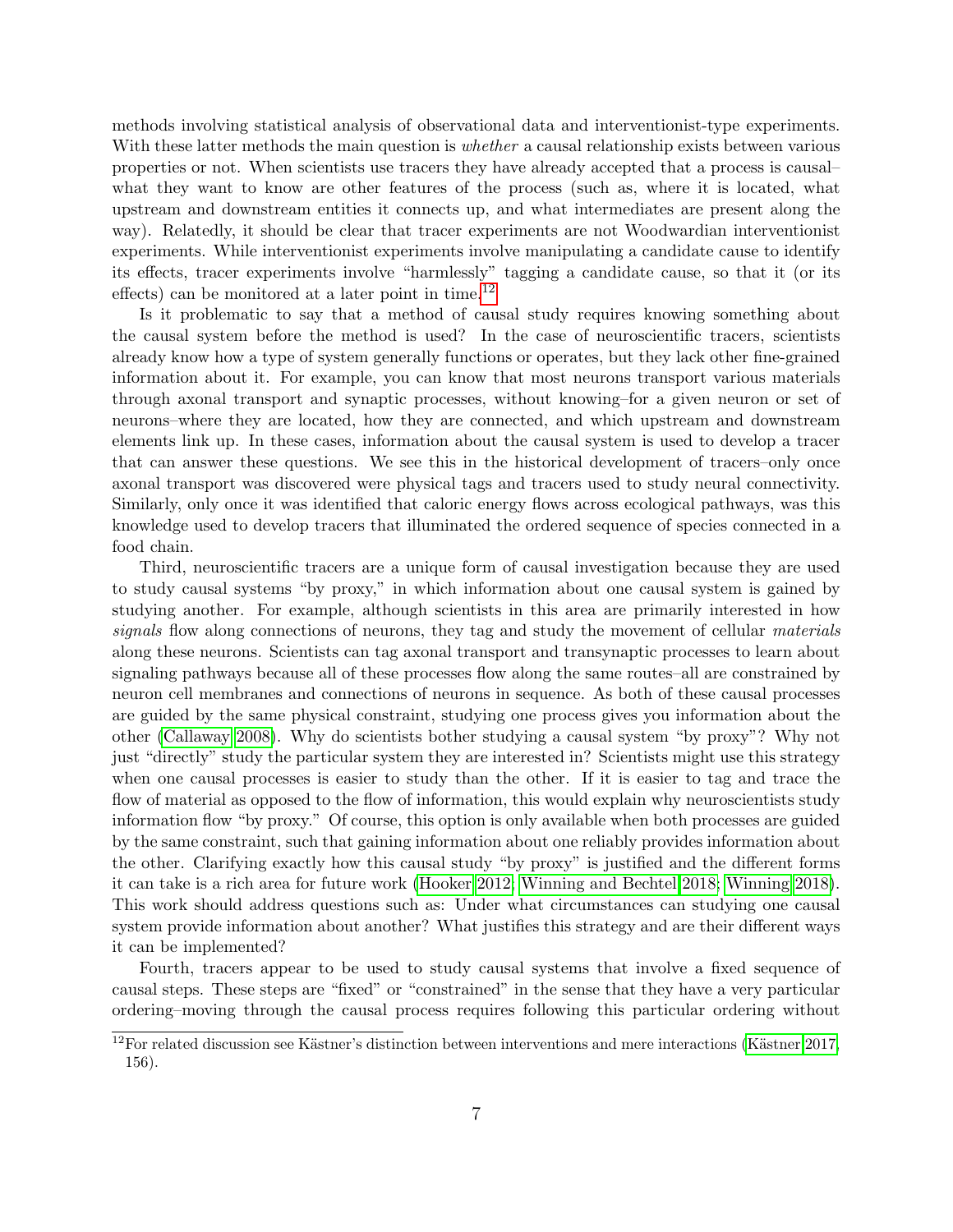skipping a step or reversing their sequence. At any given step in these processes there are a limited number of "next moves"–a limited number of downstream possibilities that the tagged material could "move to" next. Contrast this with a situation in which a walker is roaming along an open field. If we tag this walker with a tracer, their path is unlikely to provide a similar form of causal information because their walking routes are not very constrained in this area. Once they move to a first location there are a large number of possible downstream locations they could move to next–they could turn around, walk 30 degrees to their right, 45 degrees to their left, and so on. When scientists use tracers to study causal systems they typically study systems with a fixed order of causal steps, in which this order is guided by various constraints. We see this fixed order in metabolic pathways, vascular pathways, developmental pathways, ecological pathways, and many others.[13](#page-0-0) Future work in this area should explore the role of constraints in these causal processes and their relationship to tracer experiments. This work should also examine whether a "constraint" is a particular type of causal factor and, if so, how these causes should be understood and how they differ from other causes.

3.2 Contributions to existing views: Mark transmission and causation. Although this paper has analyzed tracer techniques within an interventionist framework, these techniques are often associated with mark transmission accounts of causation, such as those supported by Reichenbach [\(1971\)](#page-17-11) and Salmon [\(1984\)](#page-17-12). Why not use these mark transmission accounts to understand neuroscientific tracers? How does an analysis of these tracer techniques bear on this philosophical literature?

At first glance, neuroscientific tracer experiments appear similar to mark transmission accounts of causation. These accounts have been articulated by Russell [\(1948\)](#page-17-13), Reichenbach [\(1971\)](#page-17-11), and Salmon [\(1984\)](#page-17-12) and they share the view that causation can be defined by the capacity of a process to transmit a mark. In particular, it is suggested that genuine causal processes are capable of transmitting marks, while non-causal processes (or "pseudo processes") are incapable of this. Although there are different conceptions of what counts as a "mark," in much of this work various types of properties have counted, such as "constituent material, bonding forces...geometrical shape" [\(Dowe](#page-15-6) [2018,](#page-15-6) 202) and "momentum, energy, or electric charge" [\(Salmon 1997,](#page-17-14) 467). For example, when a minor car crash leaves a dent in a car's door, this dent is a mark that is transmitted with the car as it continues on its journey through town. On the other hand, the car's shadow is a mere pseudoprocess because various alterations to the shadow's shape are not consistently transmitted as it moves with the car. This view is said to accommodate many other ordinary life examples of causal processes, including: scuffs on a fly baseball, snow on the roof of a railcar, carved initials on a flying arrow, and chalk marks on a sequence of colliding billiard balls [\(Reichenbach 1971;](#page-17-11) [Salmon](#page-17-12) [1984;](#page-17-12) [Woodward 2016\)](#page-17-15). In all of these cases, some physical mark moves through the causal process in question.

Scientific tracers appear similar to these accounts, because they involve studying causal processes by tracing properties or "marks" that flow through them. In fact, both Reichenbach and Salmon appeal to scientific tracers in motivating their mark transmission views, suggesting that they involve a similar rationale. As Reichenbach states, "radioactive tracers [are] used nowadays to

<sup>&</sup>lt;sup>13</sup>Note that there are at least two different types of pathways in these cases. There are pathways that involve changes in the physical location of some material over time (neural and vascular pathways) and pathways that involve changes in the constitution of some material over time (metabolic and developmental pathways).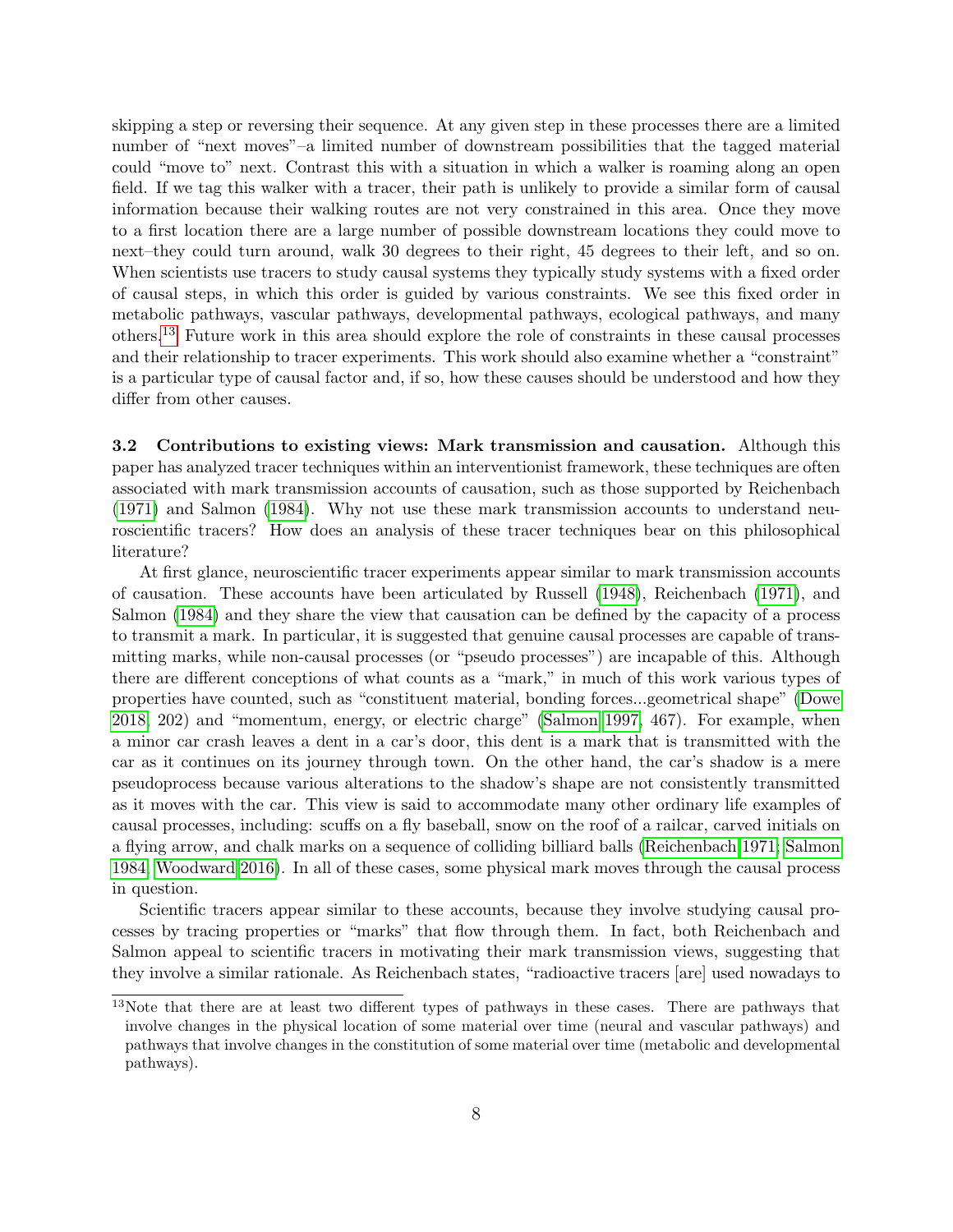reveal the causal structure of circulation in living organisms" [\(Reichenbach 1971,](#page-17-11) 200). Relatedly, Salmon claims that "[m]arking methods are sometimes used in practice for the identification of causal processes" and that, more specifically, "[r]adioactive tracers are used in the investigation of physiological processes–for example, to determine the course taken by a particular substance ingested by a subject" [\(Salmon 1984,](#page-17-12) 154).

How exactly does an analysis of scientific tracers contribute to this philosophical literature? Do these tracer techniques support mark transmission accounts of causation or provide insight into their plausibility? I will outline two ways in which an analysis of neuroscientific tracers contributes to this literature.

First, in contrast to Reichenbach and Salmon's claims, an analysis of scientific tracers does not support a mark transmission definition of causation. Reichenbach and Salmon are not just arguing that scientists use tracers to study aspects or features of causal systems, they are suggesting that causation can be defined by tracer transmission and that scientific tracers help illustrate this. They suggest that tracers can be used to discover causal relationships and distinguish them from non-causal ones. This is discussed by Salmon at various points throughout his work:

I believe that the mark method is an extremely useful tool for the discovery and study of causal processes. A paradigmatic example is the use of radioactive tracers in studying physiological processes [\(Salmon 1998,](#page-17-16) 20, emphasis added).

Marking methods are sometimes used in practice for the identification of causal processes [\(Salmon 1984,](#page-17-12) 154).

One clear problem for this view–and for the claim that tracer methodology supports a mark transmission definition of causation–is that scientists do not use these methods to establish or prove causality.[14](#page-0-0) Instead, they use these methods to study features of systems that they already recognize as causal. In many ways, this makes sense. Ensuring that you have a suitable tracer (and that it meets the tracer criteria) requires that you already know various things about the causal system of interest–these include what properties of the causal process you should (and should not) tag, on the basis of knowing what reliably moves through it. Of course, we can attach a visualizable "tag" to anything we want, but this alone is no guarantee that it will track a causal process at all, much less one we are interested in. We know this, in part, because we know that marks can flow through processes that we do not consider causal [\(Danks 2017,](#page-15-7) 204).

In fact, the experiments that neuroscientists use to establish and prove causality look a lot more like interventionist-type experiments. The causal character of neural transport processes is often justified with various interventionist-type evaluations, such as lesion, neural degeneration, and constriction experiments [\(Morecraft et al. 2014\)](#page-16-5). These studies reveal dependency relations between cause-effect properties along these processes. When material is prevented from flowing to upstream location A (by physically constricting the neuron) this material will fail to arrive at downstream location B. Relatedly, when material is allowed to flow to A, (in proper conditions) it will eventually flow to location B. A similar rationale guides lesion and degeneration experiments. The fact that degeneration experiments establish a difference-making picture of neural transport is suggested by Nassi et al, who state that "The very fact of Wallerian degeneration made it clear

<sup>&</sup>lt;sup>14</sup>Scientists do use tracers to show that, for example, one neuron  $(1)$  is causally connected to another  $(2)$  on the basis of the fact that a tracer moves from (1) to (2). However, using tracers to establish this causal connection depends on the prior view of axonal transport processes as causal.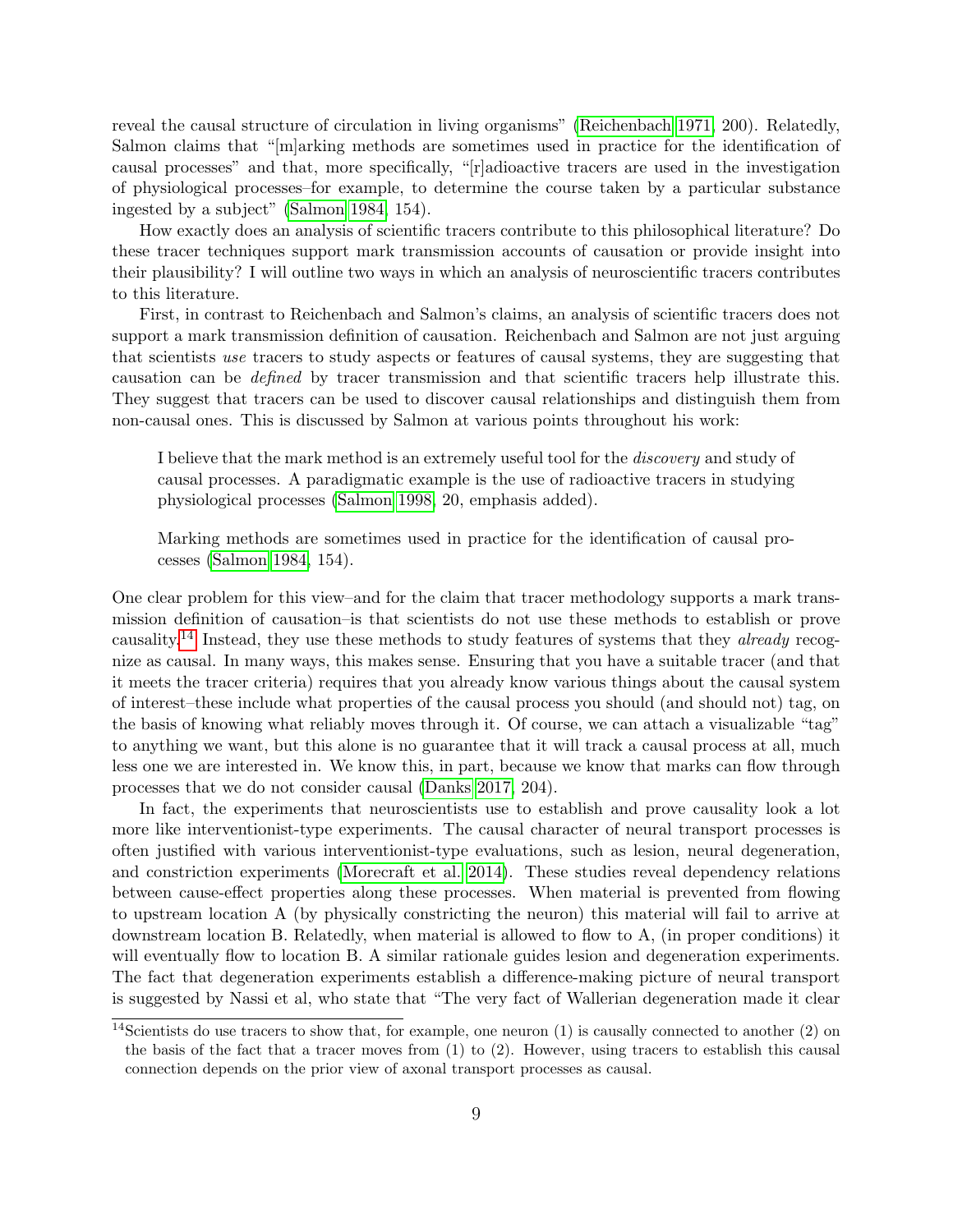that the distal part of the axon was somehow dependent for its viability on substances supplied by the cell body, and, consequently, that there must exist mechanisms to transport these substances" [\(Nassi et al. 2015,](#page-16-9) 2). This dependency was "experimentally confirmed" with constriction studies [\(Weiss and Hiscoe 1948\)](#page-17-5), and soon after, it was "exploited" with radioactively tagged amino acids that were taken up by these processes and identified with autoradiography [\(Nassi et al. 2015,](#page-16-9) 2). In this sense, the methodology of tracer experiments requires understanding the causal nature of neural transport processes and this causal nature is established by interventionist-type experiments.

Second, this analysis contributes to the literature by defending mark transmission accounts from a commonly accepted criticism. This criticism comes from Hitchcock and it involves the example of a sequence of colliding billiard balls [\(Hitchcock 1995\)](#page-15-8). In this example, the end of a cue stick is covered in blue chalk and then used to strike a first billiard ball, which collides with a second and so on, until a final ball falls into the corner pocket. According to Hitchcock, these colliding billiard balls are a genuine causal process and this process is "marked" by the blue chalk that moves along them. However, in addition to this blue chalk mark, there is another mark that flows through this causal process, namely, linear momentum. Although both of these marks flow through this causal process, we view the linear momentum–and not the blue chalk–as causally (and explanatorily) relevant to the final ball falling into the corner pocket. Hitchcock's main line of criticism is that, mark transmission accounts are unable to distinguish the causally irrelevant chalk mark from the causally relevant linear momentum. As any account of causation should meet this explanatory relevance standard, mark transmission accounts are said to be inadequate. As Hitchcock states "our demand that explanations provide relevant information requires...that we be told which earlier properties the properties specified in the explanandum depend upon" [\(Hitchcock](#page-15-8) [1995,](#page-15-8) 311). A similar sentiment is echoed by Woodward who states that "there appears to be nothing in Salmon's notion of mark transmission or the notion of a causal process that allows one to distinguish between the explanatorily relevant momentum and the explanatorily irrelevant blue chalk mark" [\(Woodward 2003,](#page-17-4) 352).

The main problem with this criticism is that the chalk mark is not a suitable tracer for this causal process–it would never meet scientific standards for tracers and it fails to meet our intuitive understanding of what a tracer is. Notice that we are very hard pressed to agree that this chalk mark can reliably move through a sequence of colliding billiard balls. At the very least, this requires that the chalked portion of the first ball perfectly hits the second ball, and that the chalked portion of the second ball perfectly hits the third ball, and so on through this sequence. The movement of chalk through this process seems to rely on sheer luck and this fails to capture the principled rationale that guides scientific tracer experiments.[15](#page-0-0) Scientists expect tracers to meet very strict criteria–a tracer should mark some entity that reliably flows through a causal process and it should mark it firmly without falling off. Chalk does not mark any such entity and it can easily fall off to tag causally irrelevant factors. Using chalk as a tracer seems to assume that there is some material that reliably moves through this causal system, but no such material exists. This example requires that the chalk mark will effectively "jump" from one billiard ball to another, perfectly marking only cause-effect relations. What guarantees that the chalk will do this? If two billiard balls collide, and chalk flies into the air, what prevents it from marking entities in close proximity that are causally irrelevant to the system? This case does not teach us that that tracers fail to mark causally relevant properties. It teaches us that chalk is not a suitable tracer for this system.

<sup>15</sup>As Salmon and Reichenbach viewed their mark transmission accounts as supported by scientific tracer examples, the failure of this example to reflect scientific reasoning about tracers should raise a red flag.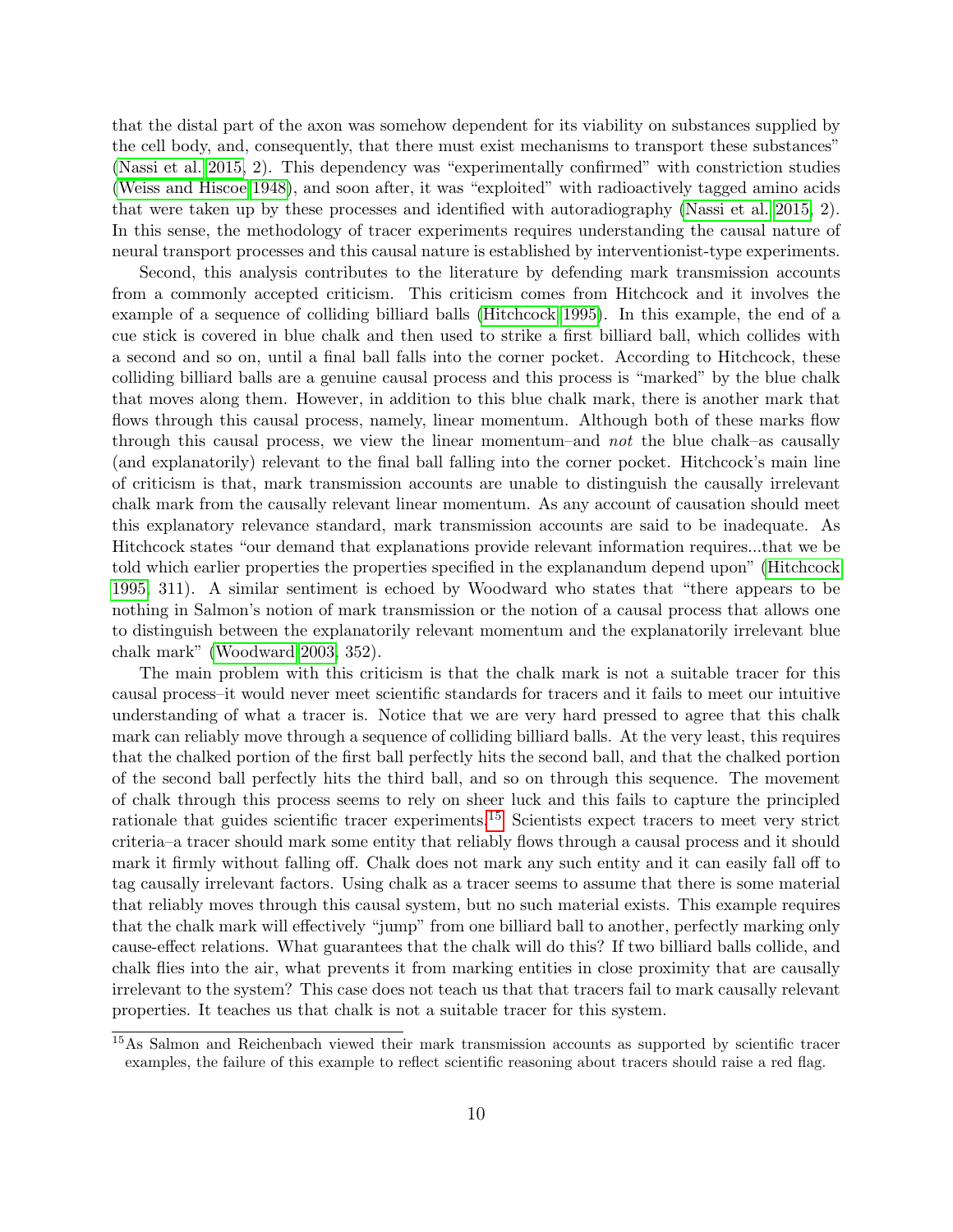What lessons should we take away from this example? In contrast to Hitchcock's claims, this example does not suggest that mark transmission accounts fail to provide an account of causation (other things teach us this, as mentioned above). Instead, this example shows us that chalk is not a suitable tracer for this system. A deeper lesson is that, if we want to understand causal reasoning with tracers and tags, we should carefully examine our best scientific work in this area and use this to inform an account of tracer methodology. Relatedly, we should carefully check our philosophical examples to scientific practice to ensure that these examples accurately represent scientific methodology. A basic understanding of tracer criteria in neuroscience shows that there are flaws with this chalk mark-billiard ball example and that their are principled reasons that guide tracer methodology.

This analysis of tracer techniques suggests that they fall short of supporting mark transmission accounts of causation. This is motivated, in part, by the fact that scientists do not use these techniques to establish causality–they use them to study systems that they already view as causal. Despite challenges for defining causation on the basis of tracers (or mark transmission), these techniques do have a principled rationale. In particular, these techniques do not succumb to Hitchcock's criticisms, as these criticisms apply to a case that fails to meet scientific (and likely ordinary life) standards for tagging and tracer experiments. Appreciating the scientific use of these methods, provides a clearer picture of their implications for philosophical analyses of causation and the study of causal systems.

4 Neuroanatomical tracers: Causal information What types of insights relevant to debates in philosophy of neuroscience about the nature of causal discovery does a philosophical analysis of tracer technology yield? One main insight has to do with the type of causal information that tracers provide. In order to clarify this, consider mechanistic accounts of explanation, which have dominated philosophy of neuroscience for more than a decade. According to these mainstream accounts, causal information in neuroscience is always "mechanistic" information [\(Machamer et al.](#page-16-11) [2000;](#page-16-11) [Craver 2007;](#page-15-9) [Kaplan and Craver 2011\)](#page-16-12).<sup>[16](#page-0-0)</sup> In this work, the notion of "mechanism" often refers to a set of causal parts, which all mechanically interact to produce some behavior of interest. These mechanisms involve (a) constitutive or part-whole relationships, (b) descriptions that involve signifiant fine-grained causal detail, (c) causal relationships that are characterized in terms of "mechanical" language, and (d) frequent analogy to the ordinary life notion of a "machine" [\(Machamer et al. 2000;](#page-16-11) [Bechtel and Richardson 2010;](#page-15-10) [Craver 2007;](#page-15-9) [Ross 2019\)](#page-17-7). First, mechanisms are constitutive in the sense that their causal components are said to stand in a part-whole relationship to the mechanism behavior they explain. In fact, mechanisms are relative to the effects they produce–discovering a mechanism requires first specifying some effect of interest and then "drilling down" to identify its causal parts. This discovery process involves "decomposition" and "localization," in which a system is divided into identifiable lower-level parts that give rise to the mechanism's behavior [\(Wimsatt 1974;](#page-17-17) [Bechtel and Richardson 2010;](#page-15-10) [Bechtel and Levy 2013\)](#page-15-11).

Second, scientists often expect the causal relationships in mechanisms to be described in significant fine-grained detail. To say that you know the "mechanism of action" of a particular drug, means that you know intricate details about how it leads to some downstream effect, as opposed to just knowing that it has this effect. This feature of mechanisms is associated with our interest in understanding how they work and our assumption that this involves identifying significant

<sup>&</sup>lt;sup>16</sup>Many of these views rely on a basic interventionist framework [\(Woodward 2003\)](#page-17-4), but add much more in capturing the notion of "mechanism."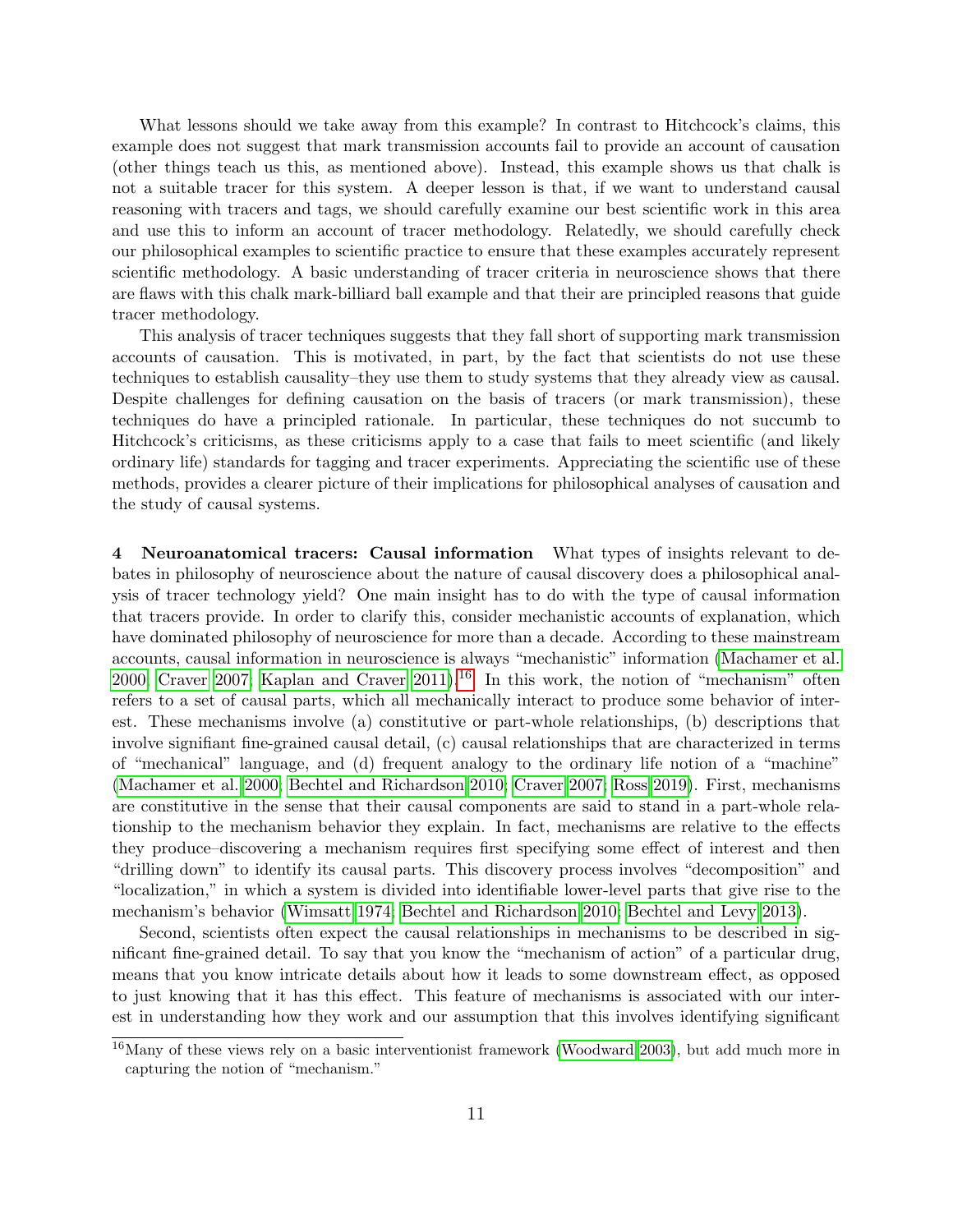information about their causal components, organization, and so on. The expectation that mechanisms contain significant causal detail is suggested by scientific claims and expressed by many philosophical accounts of mechanism [\(Machamer et al. 2000;](#page-16-11) [Darden 2006;](#page-15-12) [Craver 2007;](#page-15-9) [Craver](#page-15-13) [and Darden 2013\)](#page-15-13), although it is not universally accepted by all philosophers.<sup>[17](#page-0-0)</sup> A common view is that mechanism descriptions should contain some kind of "complete" detail, while descriptions that lack full detail are merely mechanism "sketches" or "schemata" [\(Craver 2007\)](#page-15-9).

Finally, causal relationships in mechanisms are often described in mechanical language, with force, action, or motion terms [\(Ross 2019\)](#page-17-7). This is related to the fact that scientific mechanisms are often analogized to ordinary life machines, such as car engines and clocks. For example, instead of saying that a machine's component "causes" a downstream component to do something we are more likely to say that it "bends," "pushes," "pulls," or "compresses" this downstream component. These mechanical descriptions are common in neuroscience–this is evidenced by scientist's claims that a neurotransmitter "binds" to a receptor, which "opens" an ion channel, and ultimately produces an "influx" of ions into the cell. This mechanical terminology goes hand-in-hand with our assumption that mechanisms should be described in significant detail. Stating that component A "pushes" component B, provides more information than simply saying that A "causes" B.

Although mainstream views in philosophy of neuroscience claim that all causal information is mechanistic, the causal information provided by these neuroscientific tracers appears to be different. Tracers provide information about sequences of causal connections–these are sequences of steps along an individual axon or along a chain of neurons connected in series. These causal connections lack the constitutive feature of mechanisms, they are not described in significant fine-grained detail, and they emphasize mere causal connection over the mechanical detail of these connections. In order to clarify these points consider a further piece of information. Instead of referring to these neural connections as "mechanisms," neuroscientists often describe them as "pathways," which they analogize to ordinary life examples of pathways, such as roadways, highways, and city streets [\(Saleeba et al. 2019;](#page-17-2) [Frick et al. 2013\)](#page-15-0). These analogies are not just colorful, superficial expressions– they capture important features of the causal information identified by neuroscientific tracers.

The causal pathways identified by tracers have at least four main features: they are represented as having a (i) sequence of causal steps, where these steps (ii) track the flow of some entity or signal through a system, (iii) abstract from significant causal detail, and (iv) emphasize the connection aspect of causal relationships.<sup>[18](#page-0-0)</sup> When focused on a single neuron, tracers capture a sequence of causal steps along the length of the neuron. In the same manner that a roadway captures a route along which traffic can flow, these neural pathways outline a route along which material (and signaling information) can flow. These routes capture causal steps that are "abstract" in the sense that they capture the causal relations between spatial locations along the axon (upstream location 1, to intermediate location 2, to downstream location 3) without identifying any other causal information. In particular, tracers do not provide fine-grained mechanical information about how materials (or signals) move along these steps–they capture that these are the available steps, what their order is, their location in the body, and which upstream and downstream tissues they connect

<sup>&</sup>lt;sup>17</sup>While many diverse accounts of mechanistic explanation exist, some deny that mechanistic information involves fine-grained or significant causal detail [\(Bechtel and Levy 2013;](#page-15-11) [Boone and Piccinini 2016;](#page-15-14) [Craver](#page-15-15) [and Kaplan 2018\)](#page-15-15). My analysis relies on a "fine-grained detail" account of mechanism, which is suggested and argued for in other work [\(Machamer et al. 2000;](#page-16-11) [Craver 2007;](#page-15-9) [Darden 2006;](#page-15-12) [Ross 2019\)](#page-17-7).

 $^{18}$ For more on these features and other examples of the pathway concept in science, see: [\(Ross 2019\)](#page-17-7).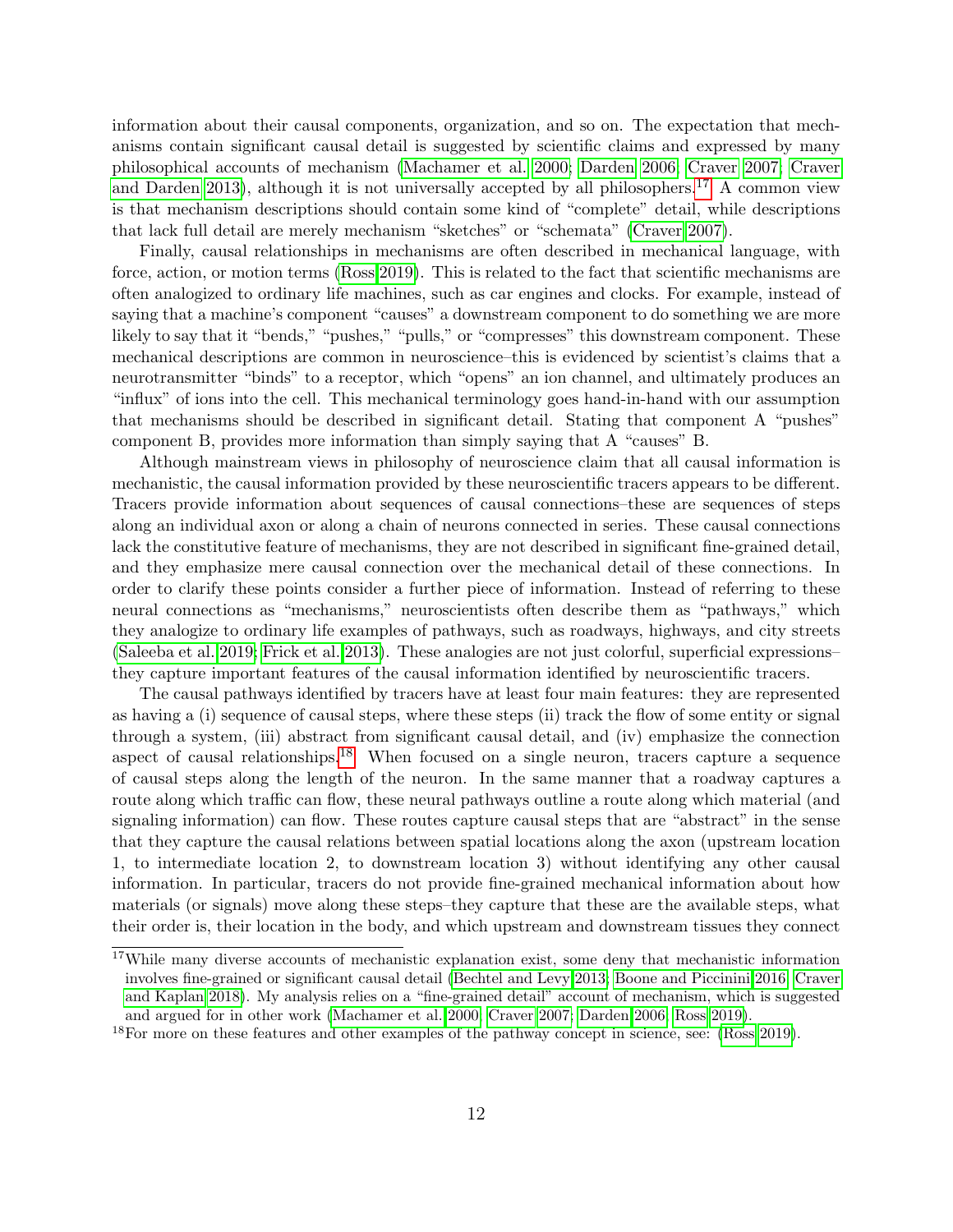up.[19](#page-0-0) In other words, causal pathways capture "that" 1 is causally connected to 2, but not "how" they are causally connected, which is typically associated with mechanism information. This is similar to the causal structure of a roadway on a map–this structure tells us "that" a car can move from 1 to 2 to 3, but it does not tell us "how" the engine works to sustain this movement.

The causal pathway information that neuroscientific tracers reveal is not just relevant to studies of single neurons, but also for understanding the complex causal connections among many neurons in the brain and other nervous tissues. This connection information is represented in pathway maps, connectomes figures, and neuron wiring diagrams. In the same way that a roadmap depicts available causal routes that vehicles can travel along, neural pathway maps capture neural connections along which signals and information can flow. As mentioned above, the causal pathway information in these diagrams abstracts from fine-grain mechanical detail about how these entities flow along causal channels. Abstracting from this mechanistic information is important because systems with the same causal pathway structure, can have different fine-grained mechanistic details. Suppose a set of roadways or neural pathways depicts connections from upstream location 1 to downstream location 2, which is connected to downstream location 3, but there is no causal connection from any of these to location 4. We know from this pathway structure that a vehicle or neural signal starting at 1 can make its way to 2 and 3, but that it cannot travel to location 4. The fact that we know this is unrelated to the fine-grained mechanistic details about how the vehicles or signals move. This is evidenced by the fact that the same pathway structure can have different mechanistic realizations–cars can have different engines (gas, diesel, electric, etc.) and neural signals can have different fine-grained causal components (ion channel types, density of these types, and so on) [\(Ross](#page-17-18) [2015\)](#page-17-18). In these cases, the shared behavior across various systems can be explained by their similar causal pathway architectures, but not by their fine-grained mechanistic details, as these details differ from system to system.

Neuroscientific tracers are used to identify causal connections in some domain–these connections are often referred to as "causal pathways" and this connectionist information is represented in pathway maps, connectome figures, and neuron wiring diagrams. While the causal connections in these representations abstract from fine-grained mechanistic detail they also lack the part-whole and effect-relative nature of mechanisms. They lack these features because the pathway components represented in these maps do not all constitute a unified whole and they do not all "mechanically" interact to produce a single explanatory target. Where a drug's mechanism of action captures an actual, single process (and single outcome) executed by the drug, pathway maps differ by capturing a variety of possible causal trajectories, as opposed to a single causal process. This is made more clear, by recognizing that neural pathway maps, roadmaps, and circuit diagrams represent a different sort of causal structure than a machine. While a mechanism captures a set of causal parts that all interact to produce a particular outcome, pathway maps represent a variety of available causal routes in some domain. These differences are related to the fact that different causal investigative strategies are used to study mechanisms and pathways. Mechanisms are studied through a process of "decomposition and localization"–some explanatory target is fixed and then one "drills down" to identify the lower-level mechanical parts that interact to produce the behavior of interest. Pathways, on the other hand, are identified by tracers which involve a strategy of

<sup>&</sup>lt;sup>19</sup>Pathways are also abstract in the sense that they represent complex processes with an economy of causal steps [\(Ross 2019,](#page-17-7) 13). For example, the process of signal transmission from the spinal cord to the leg can be represented in anywhere from one to three causal connections, which abstract from an innumerable set of molecular steps.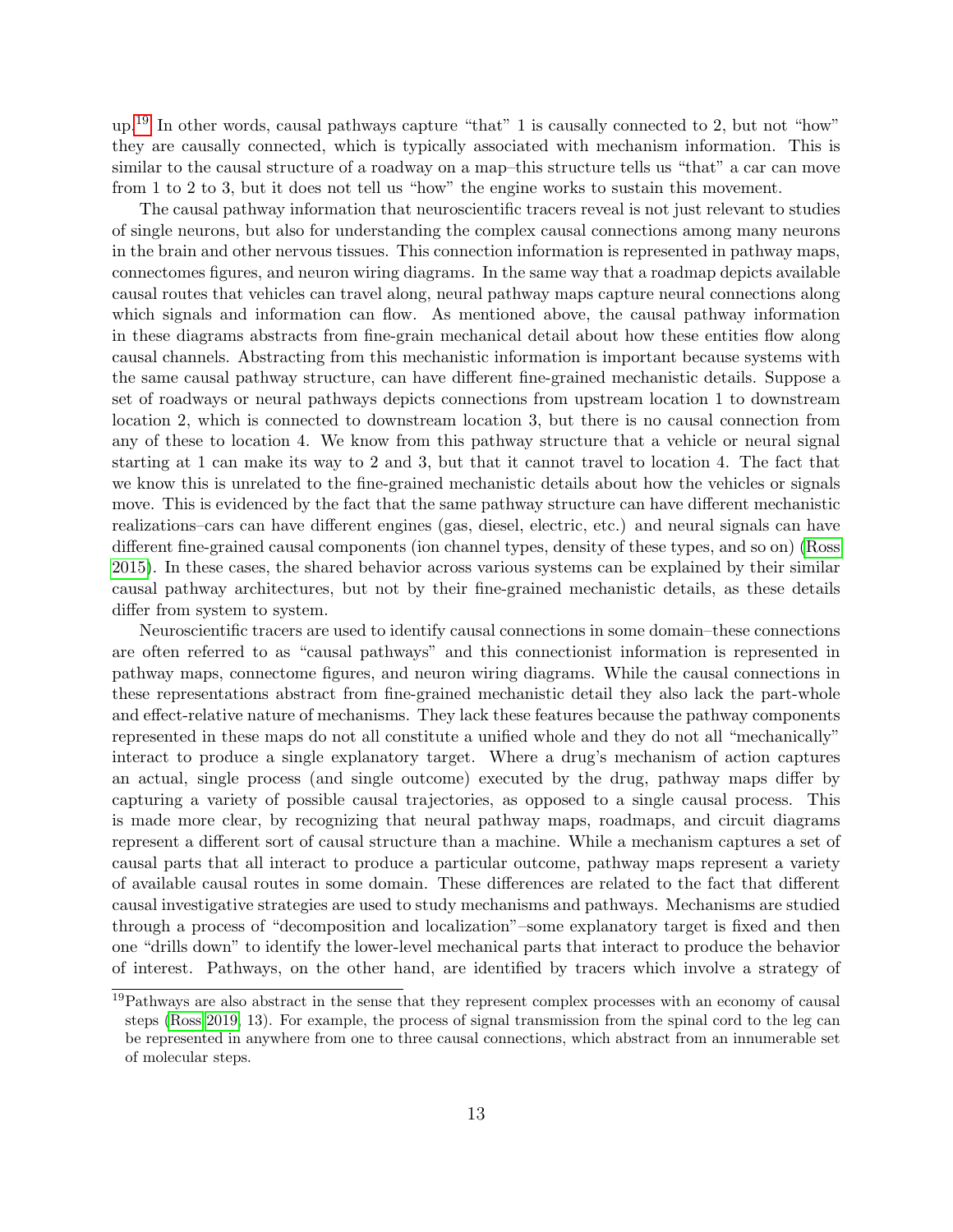"expanding out" to identify causal connections, as opposed to "drilling down" to identify causal parts. A tracer is attached to some material or information, after which it flows through causal pathways and available causal routes in the system.

How do neuroscientists use pathway information to understand and explain neural systems? When a comprehensive set of neural connections is represented in a neural pathway map, this "connectome" can be used to better understand how neural circuits work. This is seen in the use of "nanoscale connectomes" for C. elegans and Ciona intestinalis [\(DeWeerdt 2019\)](#page-15-16). For these organisms, pathway maps are an "important first step" in understanding animal behavior and they serve as a "starting point for various hypotheses" [\(Jabr 2012\)](#page-16-13). For example, inferences from structure to function are made by ablating particular neurons, determining where they are located in the connectome, and what resulting outcome is produced. In addition to providing positive suggestions about function, circuit diagrams and tracers also serve an important role in hypothesis exclusion. These methods are viewed as a "powerful winnowing tool" that is capable of excluding various hypotheses on the basis of absent connections [\(DeWeerdt 2019\)](#page-15-16). Tracers can provide information about which areas are not causally connected, which can help in narrowing down the possible functions of a given neural circuit [\(Kohara et al. 2013\)](#page-16-14).[20](#page-0-0)

Although tracers are able to provide these types of information, there are particular details which they cannot provide. For example, tracers fail to capture more fine-grained information about causal connections, including the dependency-relations they exhibit. Tracers capture directionality and location of flow, but they do not clarify "how" this flow takes place. In fact, neuroscientists admit that there are significant gaps in their understanding of how neural transport processes work, despite the fact that they are tagging and tracing them [\(Saleeba et al. 2019\)](#page-17-2). As mentioned above, this additional fine-grained information is often irrelevant for particular questions about these systems. If we want to know how traffic flows through a particular city, it does not matter much how the vehicles drive along these roads–namely, the different types of engines that might propel their movement. In this case we care about the more abstract causal structure and constraints of the system. It is this information that tracers provide and that pathway maps are intended to convey.

If neural pathway maps represent causal information, but it fails to meet mechanistic standards, how should this information be understood? When scientists discuss the causal information and causal structures that tracers identify, they refer to them in terms of causal "pathways" and not causal "mechanisms." In this context, "pathway" refers to something quite different than "mechanism." Pathways are causal structures that involve (i) a sequence of causal steps, in which these steps outline the (ii) flow of material or information, they (iii) abstract from significant fine-grained detail, and they (iv) emphasize the "connection" feature of causal relationships (as opposed to a mechanical one) [\(Ross 2019\)](#page-17-7). These pathways capture causal connections in some system, which are capable of answering explanatory why-questions that mechanistic information cannot answer. For example, if you want to know whether one neural area is connected to another, you simply need to know whether a causal pathway exists between them–you do not need to know the fine-grained mechanical details of "how" information or material is transmitted from one to the other. Furthermore, where causal systems referred to as "mechanisms" are analogized to machines, causal systems referred to as "pathways" are analogized to roadways, highways, and city streets. These ordinary life pathways often exhibit the same features (i)-(iv) that are characteristic of neural pathways.

 $20$ If a tracer fails to move from one neural area to another, this suggests that these areas lack anatomical connection and functional involvement.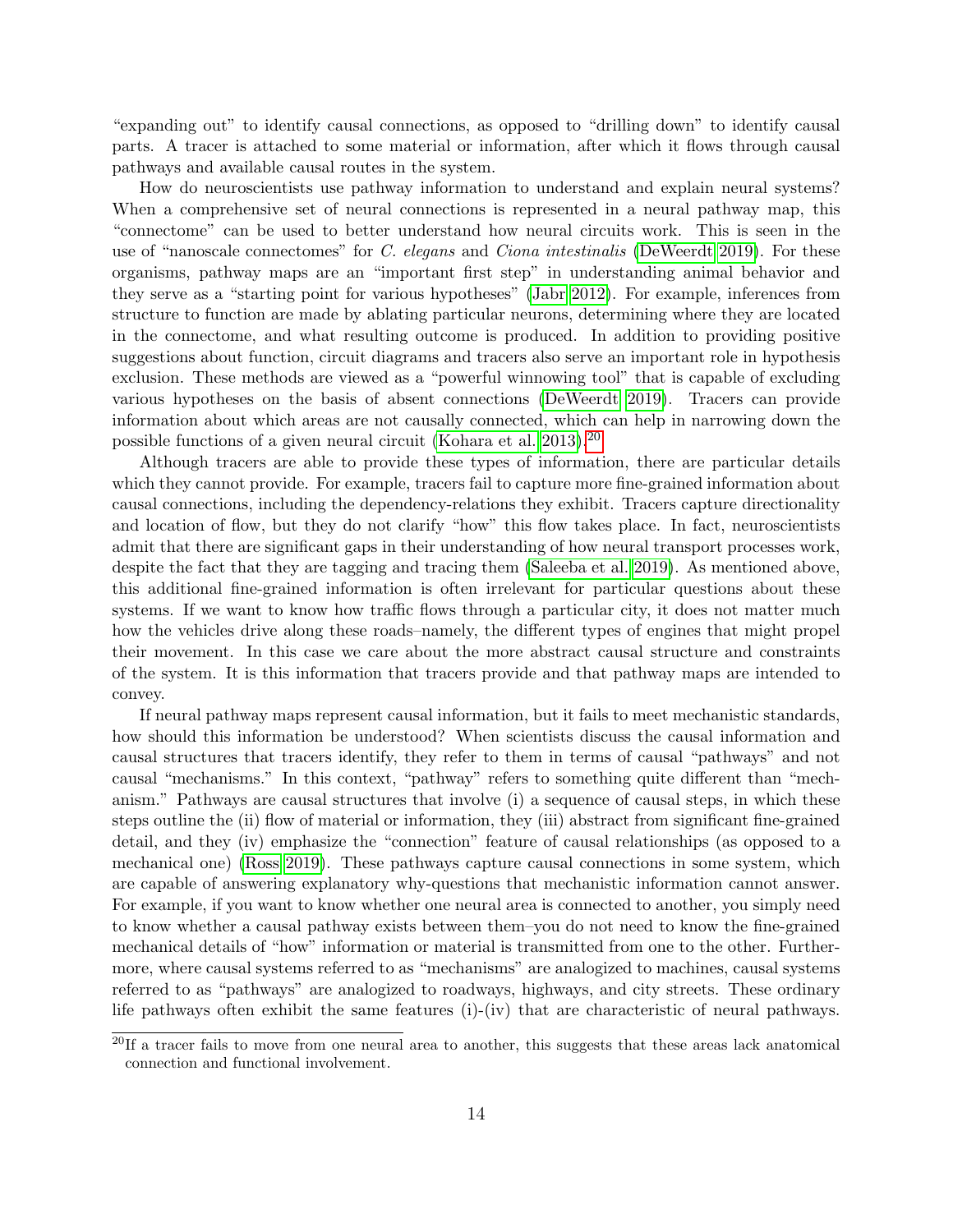Scientists appear to be analogizing these neural systems to ordinary life examples of pathways, in order to make complicated features of these neural connections more obvious and cognitively accessible.

How exactly does this contribute to the literature? Part of what this analysis shows is that we can not use the single concept of "mechanism" to interpret and understand all causal structures in this domain. There are other causal concepts, such as the notion of "pathway," that capture distinct causal structures and distinct types of causal information. Recent work suggests that causal structures referred to as "mechanisms" and "pathways" have unique features, involve different causal investigative strategies, and figure in different types of explanations [\(Ross 2019\)](#page-17-7). Part of what this work reveals is that causal structures and causal investigative strategies in neuroscience are much more diverse than mainstream mechanistic views have suggested.

5 Conclusion. This paper has examined how neuroscientific tracer techniques are used and the particular types of information they provide. An analysis of these techniques bears on mark transmission and mechanistic accounts of causal explanation. This work suggests that, while scientifically-defined tracer methods fail to support mark transmission definitions of causation, they remain legitimate tools of causal study. Furthermore, tracer techniques help capture the importance of "causal pathways" in neuroscience and how they are poorly accommodated by existing mechanistic accounts. These techniques suggest that neuroscience contains a diversity of causal concepts, causal structures, and causal reasoning, which are not all captured with the single notion of "mechanism." While these conclusions relate to specific questions about the use of tracers in uncovering causal structure, there are many further questions about how this structure bears on our understanding of brain functioning, how it can be extrapolated from animal models to humans, and how it might provide useful principles that generalize across various nervous systems.

An analysis of these tracer techniques also uncovers questions that should be explored in future work. For example, while neuroscientific tracers typically track changes in a material's location over time, other scientific tracers appear to track changes in a material's constitution over time. This is seen in tracers for metabolic pathways, which identify changes in a metabolite's constitution as opposed to changes in its physical location. What are the similarities and differences across these tracers? Additionally, neuroscientific tracers involve an intriguing causal study "by proxy" strategy, in which one causal process is studied in order to learn about another. Under what circumstances can studying one causal system provide information about another? Finally, constraints appear to play a significant role in the causal processes studied with tracer and tagging experiments. How are these constraints to be understood and what exactly is the role that they play? Given the fundamental role of tracer experiments in neuroscience careful philosophical analysis of these methods is a welcome move in philosophy and one that is likely to provide many more insights into causal reasoning in science.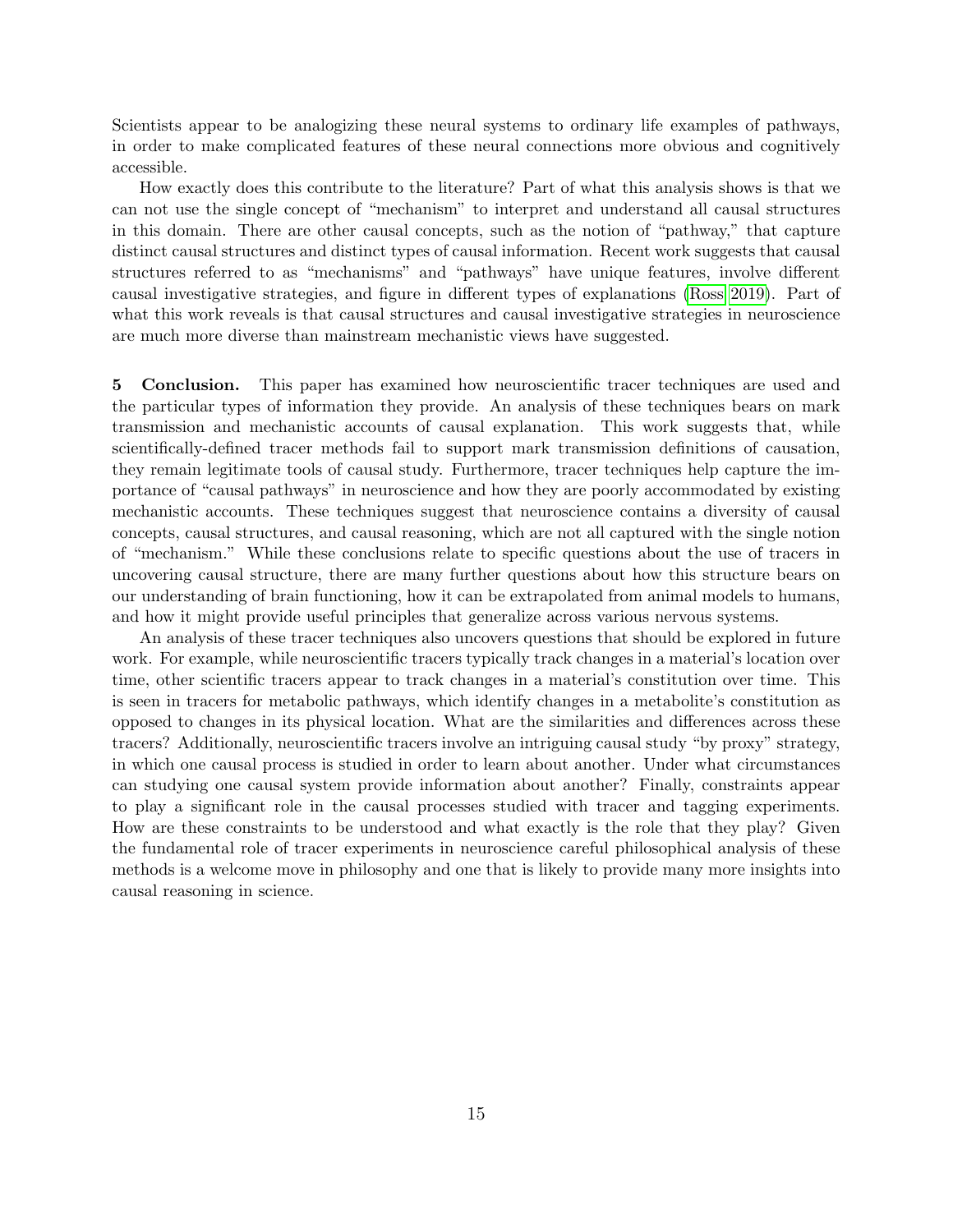## References

- <span id="page-15-11"></span>Bechtel, W. and Levy, A. (2013). Abstraction and the Organization of Mechanisms. Technical Report 2.
- <span id="page-15-10"></span>Bechtel, W. and Richardson, R. C. (2010). Discovering complexity. The MIT Press, Cambridge, MA.
- <span id="page-15-14"></span>Boone, W. and Piccinini, G. (2016). Mechanistic Abstraction. Philosophy of Science, 83:686–697.
- <span id="page-15-4"></span>Callaway, E. M. (2008). Transneuronal circuit tracing with neurotropic viruses. Current Opinion in Neurobiology, 18(6):617–623.
- <span id="page-15-13"></span>Craver, C. and Darden, L. (2013). In Search of Mechanisms. The University of Chicago Press, Chicago.
- <span id="page-15-15"></span>Craver, C. and Kaplan, D. M. (2018). Are More Details Better? On the Norms of Completeness for Mechanistic Explanations. The British Journal for the Philosophy of Science.
- <span id="page-15-9"></span>Craver, C. F. (2007). Explaining the brain. Oxford University Press, Oxford.
- <span id="page-15-7"></span>Danks, D. (2017). Singular causation. In Waldman, M., editor, The Oxford Handbook of Causal Reasoning. Oxford University Press, Oxford.
- <span id="page-15-12"></span>Darden, L. (2006). Reasoning in Biological Discoveries. Cambridge University Press, Cambridge, UK.
- <span id="page-15-16"></span>DeWeerdt, S. (2019). How to map the brain. Nature, 571:S6–S8.
- <span id="page-15-6"></span>Dowe, P. (2018). Wesley Salmon's Process Theory of Causality and the Conserved Quantity Theory. Philosophy of Science, 59:1–23.
- <span id="page-15-3"></span>Ekstrand, M. I., Enquist, L. W., and Pomeranz, L. E. (2008). The alpha-herpesviruses: molecular pathfinders in nervous system circuits. Trends in Molecular Medicine, 14(3):134–140.
- <span id="page-15-0"></span>Frick, A., Ginger, M., Haberl, M., Conzelmann, K.-K., and Schwarz, M. K. (2013). Revealing the secrets of neuronal circuits with recombinant rabies virus technology. Frontiers in Neural Circuits, 7:1–15.
- <span id="page-15-1"></span>Friston, K. J. (2011). Functional and effective connectivity: A review. *Brain Connectivity*, 1(1):13– 36.
- <span id="page-15-2"></span>Heimer, L. (2005). Gross dissection of the human brain. Neurosurgical Focus, 18.
- <span id="page-15-8"></span>Hitchcock, C. (1995). Salmon on explanatory relevance. Philosophy of Science, 62:304–320.
- <span id="page-15-5"></span>Hooker, C. (2012). On the Import of Constraints in Complex Dynamical Systems. Foundations of Science, 18(4):757–780.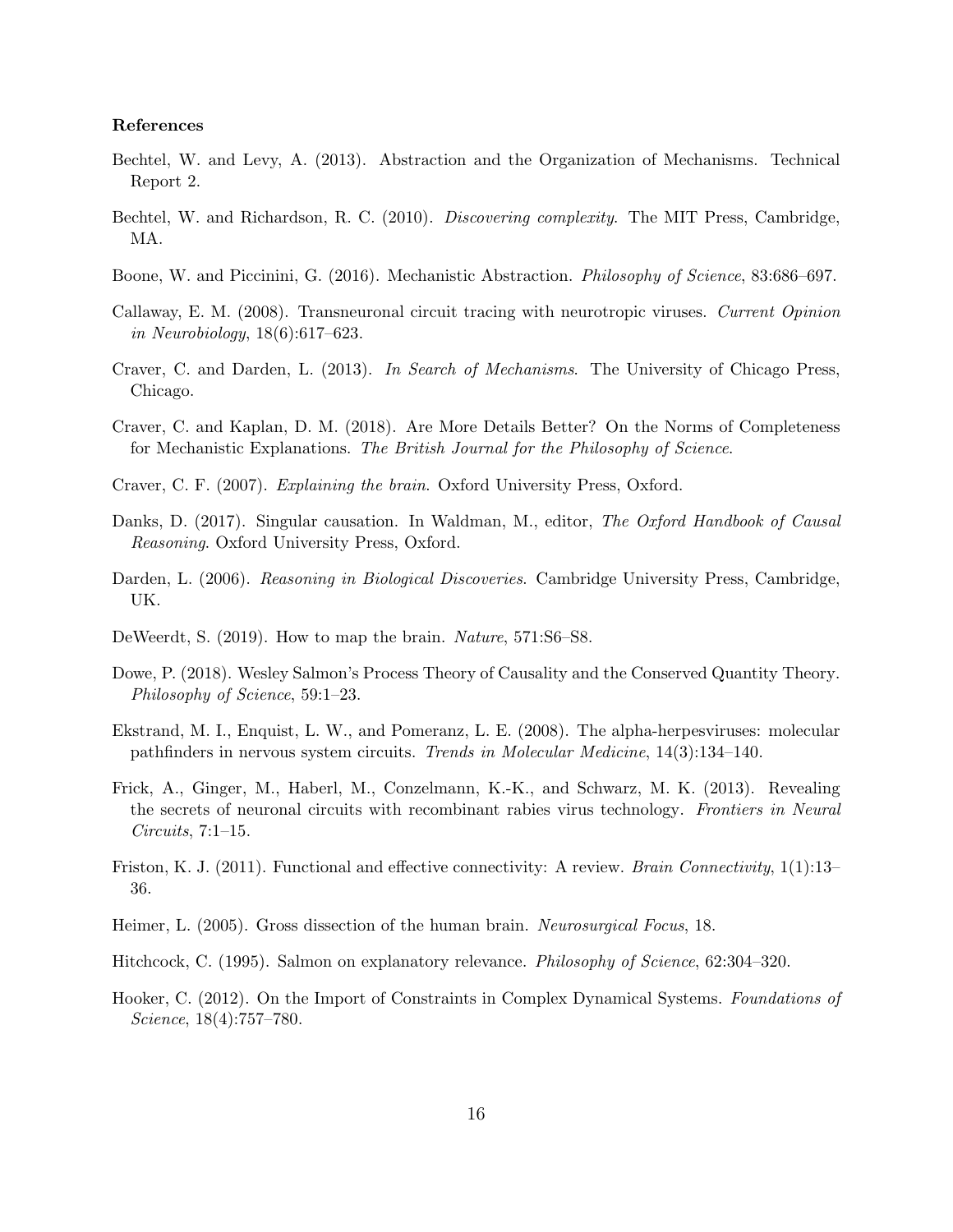- <span id="page-16-6"></span>Hu, W., Liu, D., Gu, J., Zhang, Y., Gu, X., and Gu, T. (2013). Neurological function following intra-neural injection of fluorescent neuronal tracers in rats . Neural Regeneration Research, pages 1253–1261.
- <span id="page-16-7"></span>Huh, Y., Oh, M. S., Leblanc, P., and Kim, K.-S. (2010). Gene transfer in the nervous system and implications for transsynaptic neuronal tracing. Expert Opinion on Biological Therapy, 10(5):763–772.
- <span id="page-16-13"></span>Jabr, F. (2012). The connectome debate: Is mapping the mind of a worm worth it? Scientific American.
- <span id="page-16-12"></span>Kaplan, D. M. and Craver, C. F. (2011). The explanatory force of dynamical and mathematical models in neuroscience: A mechanistic perspective. *Philosophy of Science*, 78(4):601–627.
- <span id="page-16-10"></span>Kästner, L. (2017). Philosophy of cognitive neuroscience: Causal explanations, mechanisms, and experimental manipulations . Walter de Gruyter, Berlin.
- <span id="page-16-14"></span>Kohara, K., Pignatelli, M., Rivest, A. J., Jung, H.-Y., Kitamura, T., Suh, J., Frank, D., Kajikawa, K., Mise, N., Obata, Y., Wickersham, I. R., and Tonegawa, S. (2013). Cell type–specific genetic and optogenetic tools reveal hippocampal CA2 circuits. Nature Neuroscience, 17(2):269–279.
- <span id="page-16-2"></span>Kristensson, K. (1970). Transport of fluorescent protein tracer in peripheral nerves. Acta Neuropathologica,  $16(4):1-8$ .
- <span id="page-16-4"></span>Lanciego, J. L. and Wouterlood, F. G. (2011). A half century of experimental neuroanatomical tracing. Journal of Chemical Neuroanatomy, 42(3):157–183.
- <span id="page-16-1"></span>Levy, S. L., White, J. J., and Sillitoe, R. V. (2015). Wheat germ agglutinin (WGA) tracing: A classic approach for unraveling neural circuitry. Humana Press.
- <span id="page-16-0"></span>Lichtman, J. W. and Sanes, J. R. (2008). Ome sweet ome: what can the genome tell us about the connectome? Current Opinion in Neurobiology, 18(3):346–353.
- <span id="page-16-11"></span>Machamer, P., Darden, L., and Craver, C. F. (2000). Thinking about Mechanisms. *Philosophy of* Science, 67:1–25.
- <span id="page-16-3"></span>Martin, X. and Dolivo, M. (1983). Neuronal and transneuronal tracing in the trigeminal system of the rat using the herpes virus suis. Brain Research, 273:253–276.
- <span id="page-16-8"></span>Mi, D., Yuan, Y., Zhang, Y., Niu, J., Wang, Y., Yan, J., Yang, Y., and Hu, W. (2019). Injection of Fluoro-Gold into the tibial nerve leads to prolonged but reversible functional deficits in rats. Scientific Reports, pages 1–8.
- <span id="page-16-5"></span>Morecraft, R. J., Ugolini, G., Lanciego, J. L., Wouterlood, F. G., and Pandya, D. N. (2014). Classic and Contemporary Neural Tract-Tracing Techniques. In Johansen-Berg, H. and Behrens, T. E. J., editors, Diffusion MRI, pages 359–399. Elsevier.
- <span id="page-16-9"></span>Nassi, J. J., Cepko, C. L., Born, R. T., and Beier, K. T. (2015). Neuroanatomy goes viral! Frontiers in Neuroanatomy, 9.